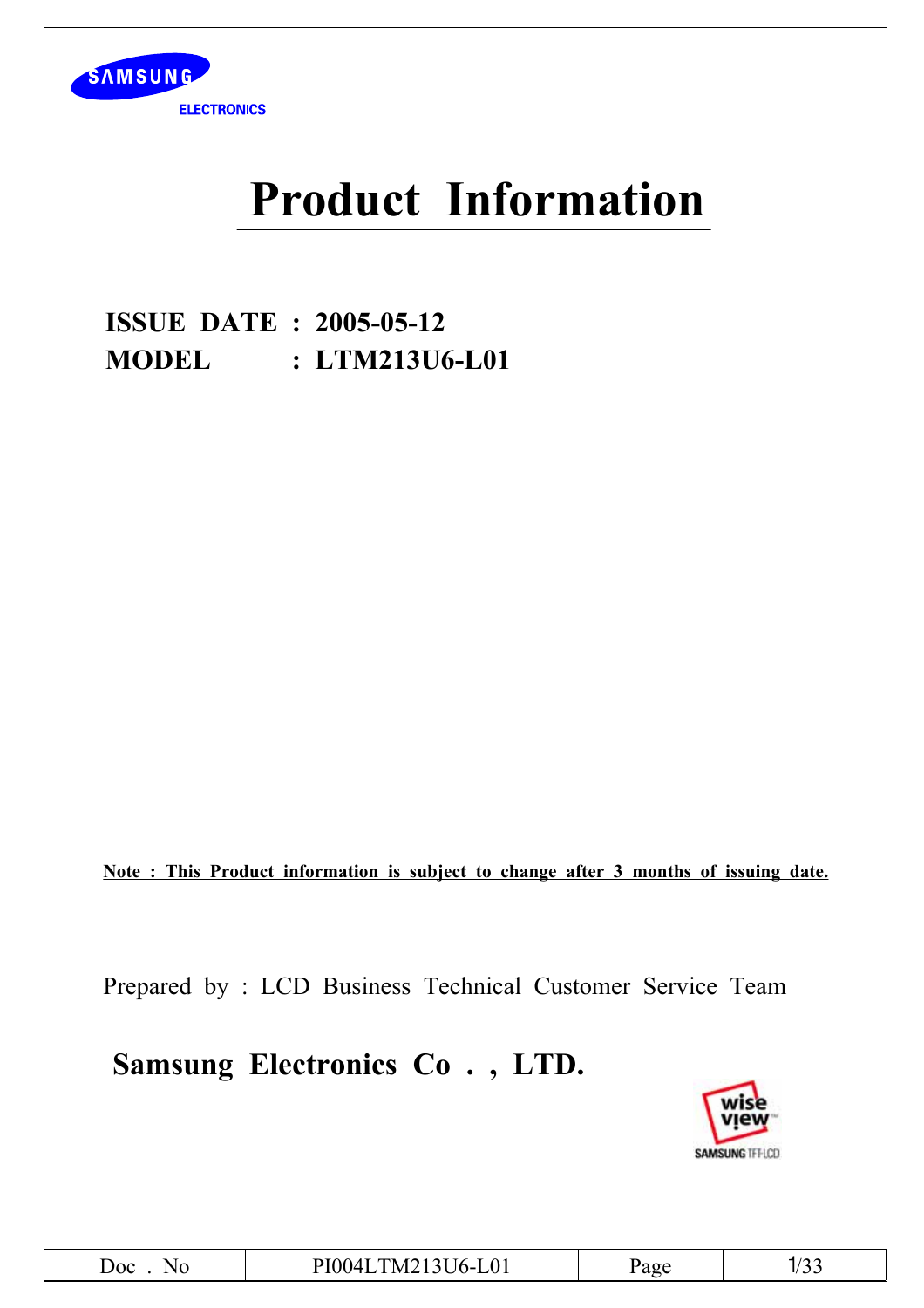## **Contents**

| General Description                                                                                         |                                                                                                                                                                                                          | --------------------------(4)        |      |
|-------------------------------------------------------------------------------------------------------------|----------------------------------------------------------------------------------------------------------------------------------------------------------------------------------------------------------|--------------------------------------|------|
| 1. Absolute Maximum Ratings                                                                                 | 1.1 Absolute ratings of environment<br>1.2 Electrical Absolute Ratings                                                                                                                                   | ------------------------------ $(5)$ |      |
| 2. Optical Characteristics                                                                                  |                                                                                                                                                                                                          | ---------------------------(7)       |      |
| 3. Electrical Characteristics<br>3.1 TFT LCD Module<br>3.2 Back-light Unit                                  |                                                                                                                                                                                                          | ----------------------------- $(12)$ |      |
| 4. Block Diagram<br>4.1 TFT LCD Module<br>4.2 Back-light Unit                                               |                                                                                                                                                                                                          | ---------------------------- $(16)$  |      |
| 5. Input Terminal Pin Assignment<br>5.2 LVDS Interface (1)<br>5.3 LVDS Interface (2)<br>5.4 Back-light Unit | 5.1 Input Signal & Power<br>5.5 Input Signals, Basic Display Colors and Gray Scale of Each Color                                                                                                         | ---------------------------- $(17)$  |      |
| 6. Interface Timing                                                                                         | 6.1 Timing Parameters (DE only mode)<br>6.2 Timing Diagrams of Interface Signal (DE only mode)<br>6.3 Power ON/OFF Sequence<br>6.4 V <sub>pp</sub> Power Dip Condition<br>6.5 LVDS Input Characteristics | --------------------------- (24)     |      |
| 7. Outline Dimension                                                                                        |                                                                                                                                                                                                          | --------------------------           | (30) |
| 8. General Precaution<br>8.1 Handling<br>8.2 Storage<br>8.3 Operation<br>8.4 Others                         |                                                                                                                                                                                                          | --------------------------           | (32) |
|                                                                                                             |                                                                                                                                                                                                          |                                      |      |
| Doc. No                                                                                                     | PI004LTM213U6-L01                                                                                                                                                                                        | Page                                 | 2/33 |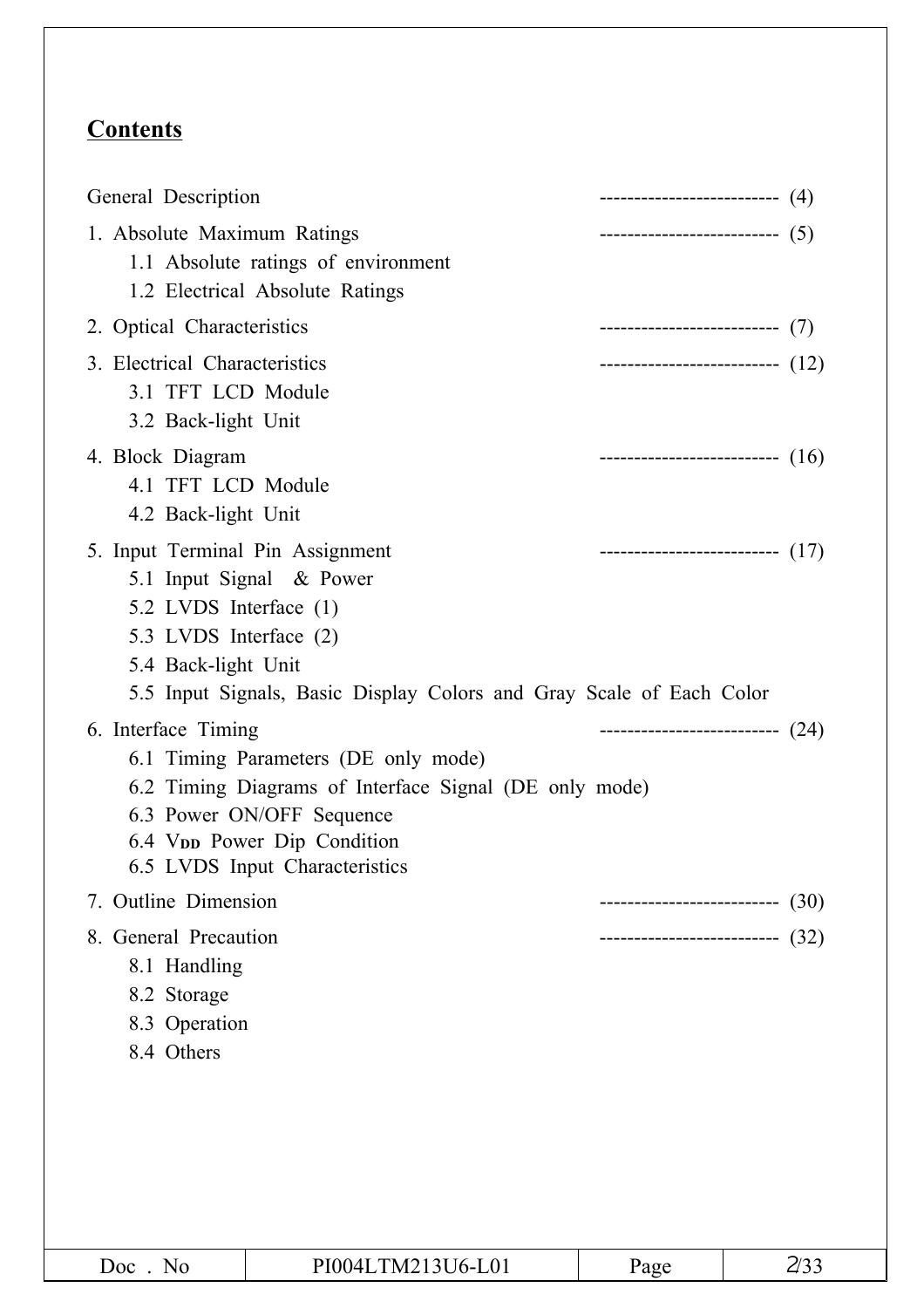| <b>Date</b>      | Rev. No | Page                                                               | <b>Summary</b>                                                                                                                                                                              |      |      |  |  |  |  |
|------------------|---------|--------------------------------------------------------------------|---------------------------------------------------------------------------------------------------------------------------------------------------------------------------------------------|------|------|--|--|--|--|
| Nov. 29,<br>2004 | 000     | All<br>Product Information of LTM213U6-L01 model was issued first. |                                                                                                                                                                                             |      |      |  |  |  |  |
| Jan. 25,<br>2005 | 001     | $\overline{\mathbf{4}}$                                            | Features : Pb-free configuration added                                                                                                                                                      |      |      |  |  |  |  |
|                  |         | $7 - 11$                                                           | 2. Optical Characteristics : Items below added<br>- G to G response time<br>- Color Chromaticity(CIE 1976)<br>- Color Gray scale Linearity with Note (9)                                    |      |      |  |  |  |  |
|                  |         | 14                                                                 | 3.2 BACK-LIGHT UNIT<br>- items on inverter waveform added with Note(5)                                                                                                                      |      |      |  |  |  |  |
|                  |         | 27                                                                 | 6.4 VDD Power Dip Condition added                                                                                                                                                           |      |      |  |  |  |  |
|                  |         | 28                                                                 | 6.5 LVDS Input Characteristics added                                                                                                                                                        |      |      |  |  |  |  |
| Mar. 04,<br>2005 | 002     | $17 - 21$                                                          | 5. Input Terminal Pin Assignment<br>- Input pin map changed.                                                                                                                                |      |      |  |  |  |  |
| Mar. 14,<br>2005 | 003     |                                                                    | lamp wire's length & position of product's label change<br>-.lamp wire's length : $95\pm10 \rightarrow 135\pm7$ mm<br>-. Position of product's label : lower-left $\rightarrow$ lower right |      |      |  |  |  |  |
| May. 12,<br>2005 | 004     |                                                                    | -. Position of product's label : lower-left $\rightarrow$ lower center                                                                                                                      |      |      |  |  |  |  |
|                  |         |                                                                    |                                                                                                                                                                                             |      |      |  |  |  |  |
|                  |         |                                                                    |                                                                                                                                                                                             |      |      |  |  |  |  |
|                  |         |                                                                    |                                                                                                                                                                                             |      |      |  |  |  |  |
|                  |         |                                                                    |                                                                                                                                                                                             |      |      |  |  |  |  |
|                  |         |                                                                    |                                                                                                                                                                                             |      |      |  |  |  |  |
|                  |         |                                                                    |                                                                                                                                                                                             |      |      |  |  |  |  |
| Doc. No          |         |                                                                    | PI004LTM213U6-L01                                                                                                                                                                           | Page | 3/33 |  |  |  |  |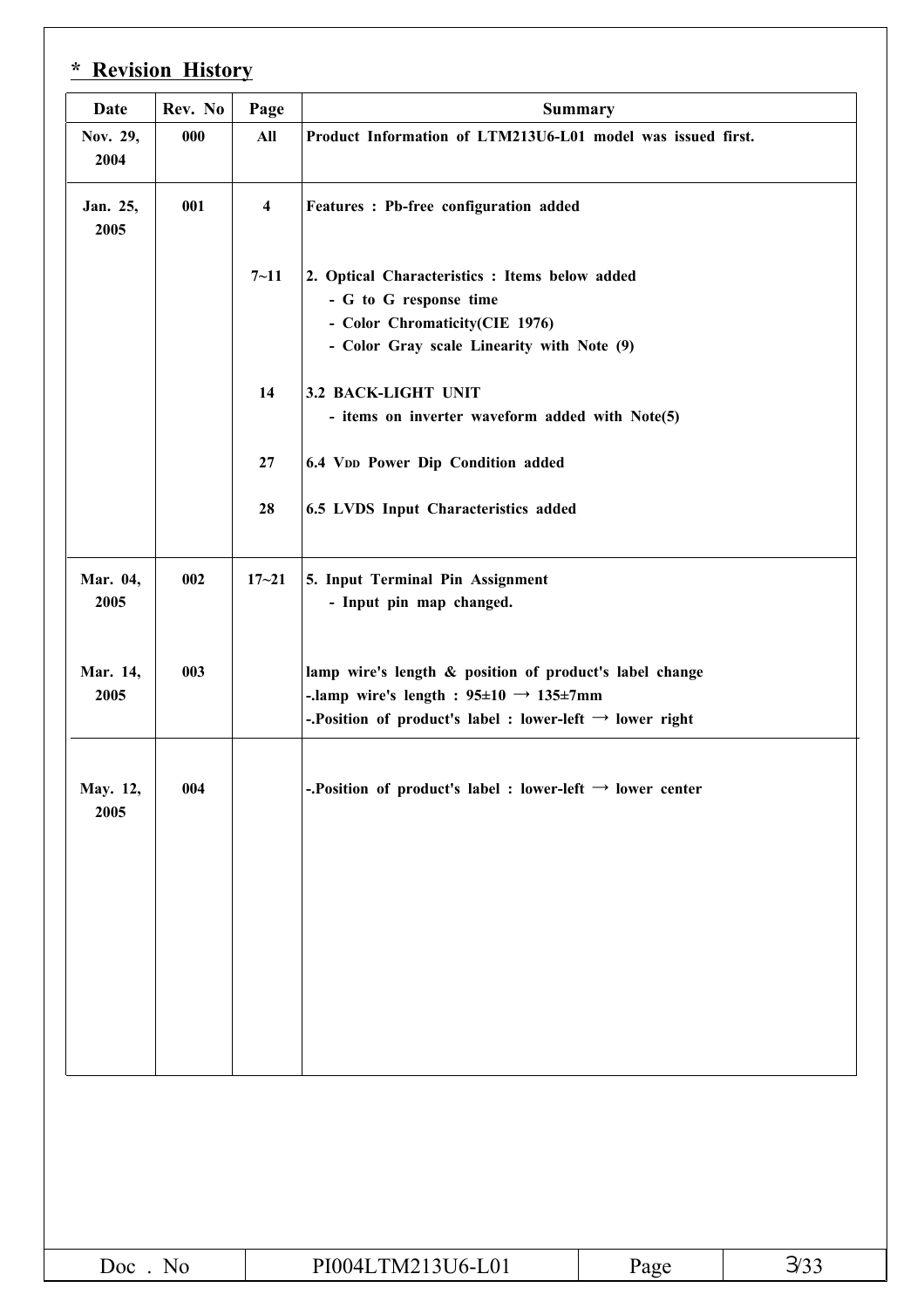### **General Description**

#### **\* Description**

LTM213U6-L01 is a color active matrix TFT (Thin Film Transistor) liquid crystal display (LCD) that uses amorphous silicon TFTs as switching devices. This model is composed of a TFT LCD panel, a driver circuit and a back-light system. The resolution of a 21.3" contains 1600 x 1200 pixels and can display up to 16.7millions colors with wide viewing angles of 89° or higher in all directions.(Vertical viewing angle : 178°, Horizontal viewing angle : 178°)

#### **\* Features**

- High contrast ratio, high aperture structure
- SPVA(Super Patterned Vertical Alignment) Mode
- Wide viewing angle  $(\pm 178^{\circ})$
- High speed response
- UXGA(1600 x1200)
- Replaceable 2 triple CCFTs (Cold Cathode Fluorescent Tube)
- Low Power consumption
- DE only mode
- Narrow bezel and compact design
- Pb-free configuration added

#### **\* Applications**

Workstation & desktop monitors

Display terminals for AV application products

Monitors for industrial machine and medical appliances

\* If the module is used to other applications besides the above, please contact SEC in advance.

#### **\* General information**

| Items             | Specification                       | Unit   | <b>Note</b> |
|-------------------|-------------------------------------|--------|-------------|
| Display area      | $432(H) \times 324(V)$              | mm     |             |
| Driver element    | a-Si TFT active matrix              |        |             |
| Display colors    | $16.7M$ (true 8-bit)                | colors |             |
| Number of pixels  | 1600 x 1200                         | pixel  |             |
| Pixel arrangement | RGB vertical stripe                 |        |             |
| Pixel pitch       | $0.270(H) \times 0.270(W)$          |        |             |
| Display mode      | Normally Black                      |        |             |
| Surface treatment | Haze $44\%$ , Hard - coating $(3H)$ |        |             |
|                   |                                     |        |             |
| $Doc$ No          | PI004LTM213U6-L01                   | Page   | 4/33        |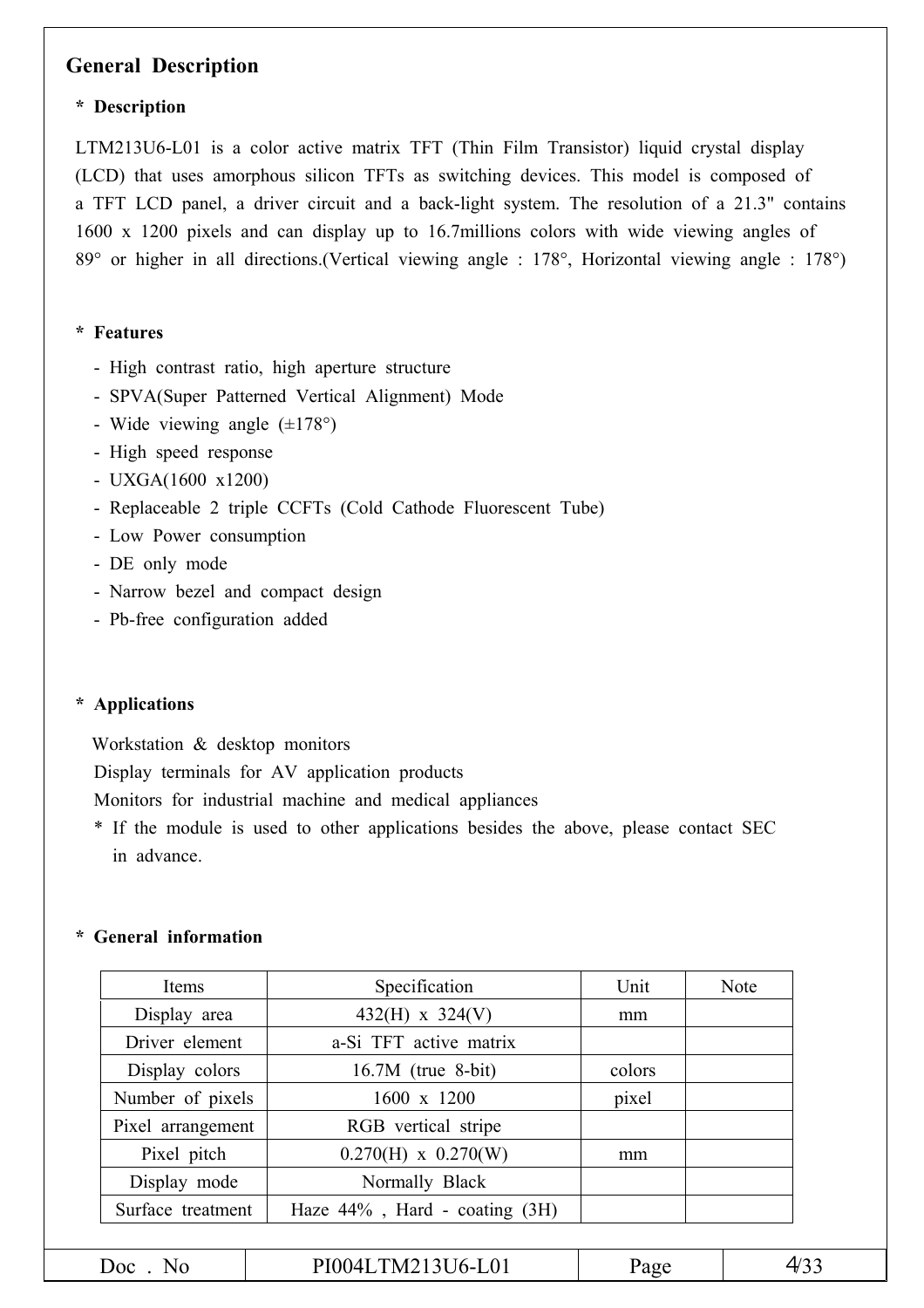### **\* Mechanical information**

| Item   |               | Min. | Typ.    | Max.    | Note |
|--------|---------------|------|---------|---------|------|
| Module | Horizontal(H) | -    | (456.0) | -       | mm   |
| size   | Vertical(V)   | -    | (349.5) | -       | mm   |
|        | Depth(D)      | -    |         | (23.0)  | mm   |
| Weight |               | -    | -       | (3,550) | g    |

### **1. Absolute Maximum Ratings**

1.1 Absolute ratings of environment

| Item                                                 | Symbol | Min.     | Max. | Unit | <b>Note</b> |
|------------------------------------------------------|--------|----------|------|------|-------------|
| Storage temperature                                  | Tstg   | $-20$    | 65   | C    | (1)         |
| Operating temperature<br>(Glass surface temperature) | TOPR   | $\theta$ | 50   | ℃    | (1)         |
| Shock (non - operating)                              | Snop   |          | 50   | G    | (2),(4)     |
| Vibration $($ non - operating                        | Vnop   |          | 1.5  | G    | (3),(4)     |

Note (1) Temperature and relative humidity range are shown in the figure below. 90 % RH Max. (40 °C  $\geq$  Ta )

Maximum wet-bulb temperature at 39 °C or less. (Ta > 40 °C) No condensation.

- (2) 11ms, sine wave, one time for  $\pm X$ ,  $\pm Y$ ,  $\pm Z$  axis
- (3) 10-300 Hz, Sweep rate 10min, 30min for X,Y,Z axis
- (4) At vibration and shock test, the fixture which holds the module to be tested has to be hard and rigid enough so that the module would not be twisted or bent by the fixture.

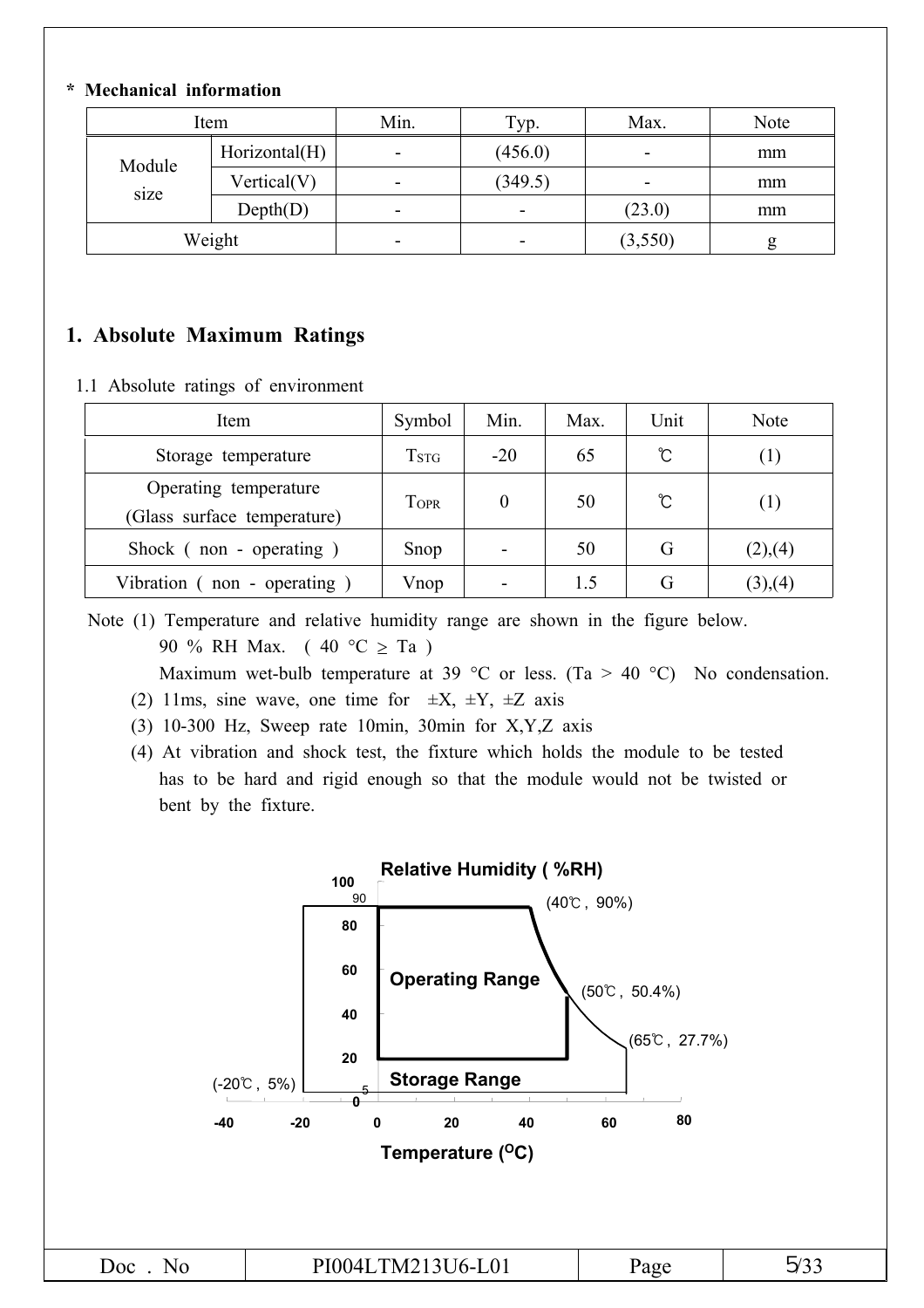#### 1.2 ELECTRICAL ABSOLUTE RATINGS

(1) TFT LCD Module  $(Vss = GND = 0 V)$ 

| ıtem                 | Symbol | Min.          | Max. | Unit | <b>Note</b> |
|----------------------|--------|---------------|------|------|-------------|
| Power Supply Voltage | V DD   | $V$ ss- $0.5$ | 6.J  |      |             |

Note (1) Within Ta (  $25 \pm 2$  °C)

(2) BACK-LIGHT UNIT (Ta =  $25 \pm 2^{\circ}$ C)

| Item           | Symbol | Min.  | Max.  | Unit. | Note   |
|----------------|--------|-------|-------|-------|--------|
| Lamp Current   | IL     | (3.0) | (8.0) | mArms | 1, (2, |
| Lamp Frequency | fL     | (40)  | (80)  | kHz   |        |

Note (1) Permanent damage to the device may occur if maximum values are exceeded. Functional operation should be restricted to the conditions described under Normal Operating Conditions.

(2) Specified values are for a single lamp. (Refer to the Note (1) in the page 14 for further information.)

| $\omega$ oc | TM213U6-L01<br>PI0041 | a y | . |
|-------------|-----------------------|-----|---|
|             |                       |     |   |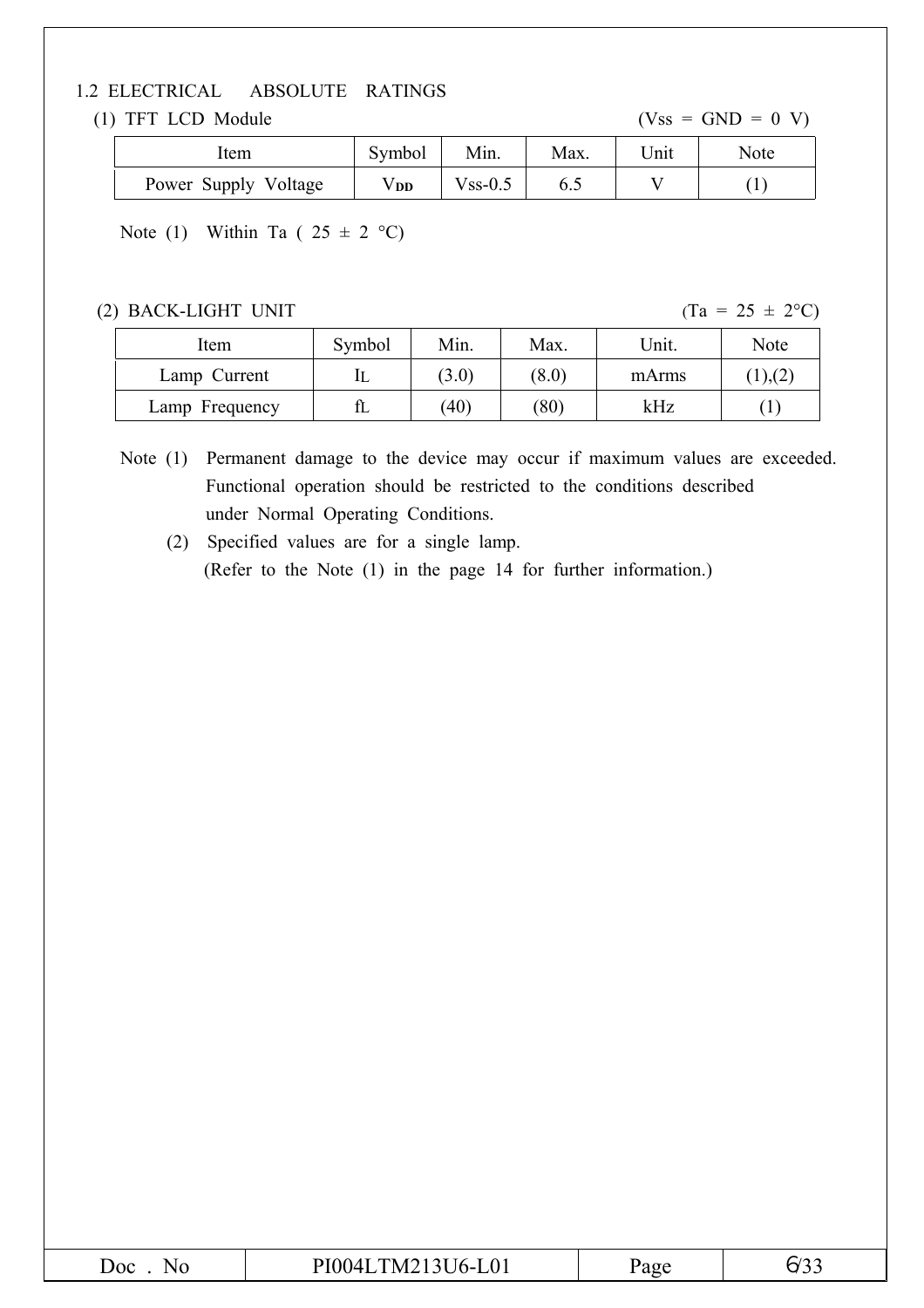### **2. Optical Characteristics**

The following items are measured under stable conditions. The optical characteristics should be measured in a dark room or equivalent state with the methods shown in Note (1).

Measuring equipment : TOPCON BM-5A, BM-7, PHOTO RESEARCH PR650 Eldim EZ-Contrast

(Inverter Freq. : 50kHz)  $*$  Ta = 25  $\pm$  2°C, VDD=5V, fv= 60Hz, f<sub>DCLK</sub>=65.125MHz, IL = 7.5mArms

| Item                                       |          | Symbol                          | Condition          | Min.                         | Typ.           | Max.                         | Unit          | Note                |
|--------------------------------------------|----------|---------------------------------|--------------------|------------------------------|----------------|------------------------------|---------------|---------------------|
| Contrast Ratio<br>(Center of screen)       |          | C/R                             |                    | $\overline{\phantom{a}}$     | 900            | $\qquad \qquad -$            |               | (3)<br>BM-5A        |
|                                            | On/Off   | $Tr+Tr$                         |                    | $\blacksquare$               | 16             | $\qquad \qquad \blacksquare$ |               |                     |
| Response<br>Time                           |          | $T_{G\text{-}G,avg}$            |                    |                              | 8              | $\overline{a}$               | msec          | (5)<br>$BM-7$       |
|                                            | G to G   | $T_{G-G,long}$                  |                    |                              | 12             |                              |               |                     |
| Luminance of White<br>(Center of screen)   |          | YL                              |                    |                              | 300            |                              | cd/m2         | (6)<br>BM-5A        |
|                                            |          | Rx                              |                    |                              | 0.640          |                              |               |                     |
|                                            | Red      | <b>Ry</b>                       |                    |                              | 0.330          |                              |               |                     |
|                                            |          | Gx                              |                    |                              | 0.300          |                              |               |                     |
| Color                                      | Green    | Gy                              | Normal             |                              | 0.600          |                              |               |                     |
| Chromaticity<br>(CIE 1931)                 |          | Bx                              | $\phi = 0$         |                              | 0.150          |                              |               |                     |
|                                            | Blue     | By                              | $\dot{\theta} = 0$ |                              | 0.060          |                              |               |                     |
|                                            |          | Wx                              |                    |                              | 0.313          |                              |               |                     |
|                                            | White    | Wy                              | Viewing            |                              | 0.329          |                              |               | (7)                 |
|                                            |          | Ru'                             | Angle              |                              | 0.451          |                              |               | <b>PR650</b>        |
|                                            | Red      | Rv'                             |                    |                              | 0.523          |                              |               |                     |
| Color                                      |          | Gu'                             |                    |                              | 0.125          |                              |               |                     |
| Chromaticity                               | Green    | Gv'                             |                    |                              | 0.563          |                              |               |                     |
| (CIE 1976)                                 |          | Bu'                             |                    |                              | 0.175          |                              |               |                     |
|                                            | Blue     | Bv'                             |                    |                              | 0.158          |                              |               |                     |
|                                            |          | Wu'                             |                    |                              | 0.198          |                              |               |                     |
|                                            | White    | Wv'                             |                    |                              | 0.468          |                              |               |                     |
| Color<br>Grayscale<br>Linearity            | White    | $\Delta \mathbf{u}'\mathbf{v}'$ |                    |                              | 0.005          | $\blacksquare$               |               | (9)<br><b>PR650</b> |
|                                            | Hor.     | $\theta$ L                      |                    | -                            | 89             | $\overline{\phantom{a}}$     |               |                     |
| Viewing                                    |          | $\theta$ R                      | $CR_{\geq}10$      | $\overline{\phantom{0}}$     | 89             | $\overline{\phantom{a}}$     |               |                     |
| Angle<br>Ver.                              | $\phi$ H |                                 |                    | 89                           |                |                              |               |                     |
|                                            |          | $\phi$ L                        |                    | $\qquad \qquad \blacksquare$ | 89             | $\overline{\phantom{0}}$     | Degrees       | (8)                 |
|                                            | Hor.     | $\theta$ L                      |                    | -                            | 60             |                              |               | BM-5A               |
| Viewing                                    |          | $\theta$ R                      | $CR \ge 100$       |                              | 60             | $\qquad \qquad \blacksquare$ |               |                     |
| Angle                                      | Ver.     | $\phi$ H                        |                    |                              | 60             | $\qquad \qquad \blacksquare$ |               |                     |
|                                            |          | $\phi$ L                        |                    | $\qquad \qquad \blacksquare$ | 60             | $\overline{a}$               |               |                     |
| <b>Brightness Uniformity</b><br>(9 Points) |          | Buni                            |                    |                              | $\blacksquare$ | 25                           | $\frac{0}{0}$ | (4)<br>BM-5A        |
| N <sub>0</sub><br>$Doc$ .                  |          |                                 | PI004LTM213U6-L01  |                              |                | Page                         |               | 7/33                |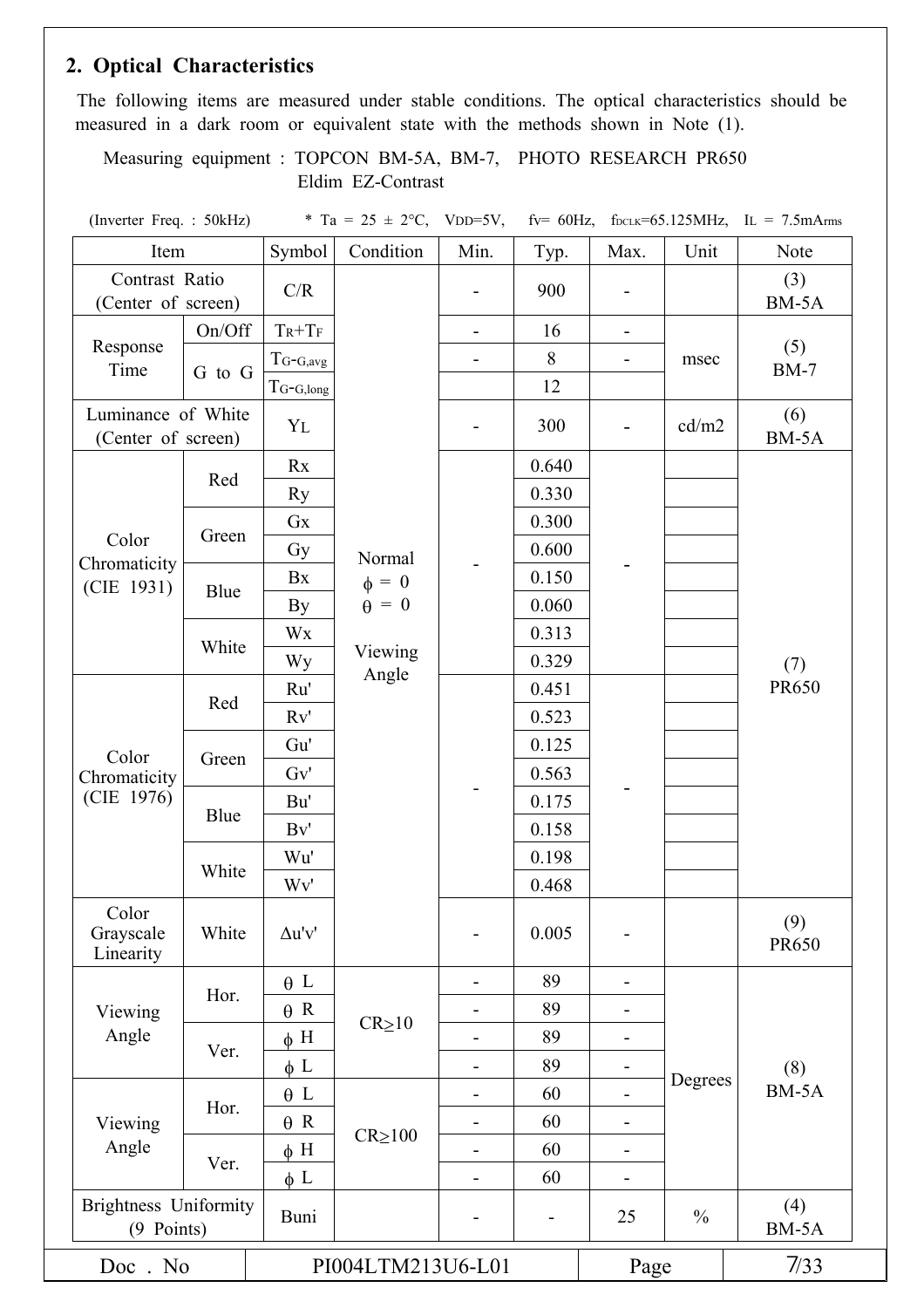Note (1) Test Equipment Setup

The measurement should be executed in a stable, windless and dark room between 30min and 40min after lighting the back-light at the given temperature for stabilization of the back-light. This should be measured in the center of screen.

Single lamp current : 7.5mA (Refer to the note(1) in the page 14 for more information.) Environment condition : Ta =  $25 \pm 2$  °C

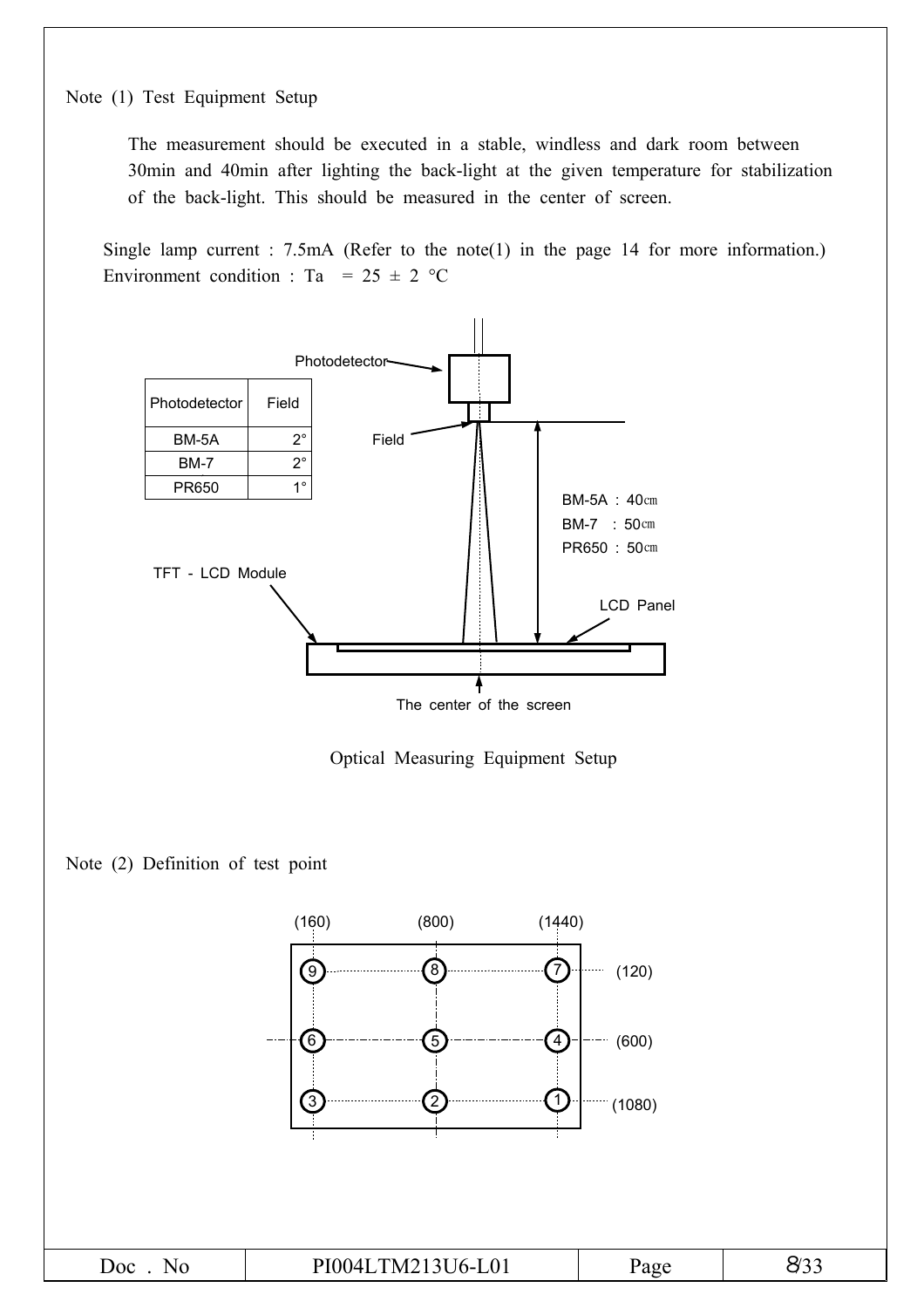Note (3) Definition of Contrast Ratio (C/R)

: Ratio of gray max (Gmax) & gray min (Gmin) at the center point⑤ of the panel *CR*  $=\frac{G \max}{G \min}$ 

 $\overline{G_{\min}}$ 

Gmax : Luminance with all pixels white Gmin : Luminance with all pixels black

Note (4) Definition of 9 points brightness uniformity

$$
Buni = 100 * \frac{(B \max - B \min)}{B \max}
$$

Bmax : Maximum brightness Bmin : Minimum brightness

Note (5) Definition of Response time

① On/Off response time : Sum of Tr, Tf

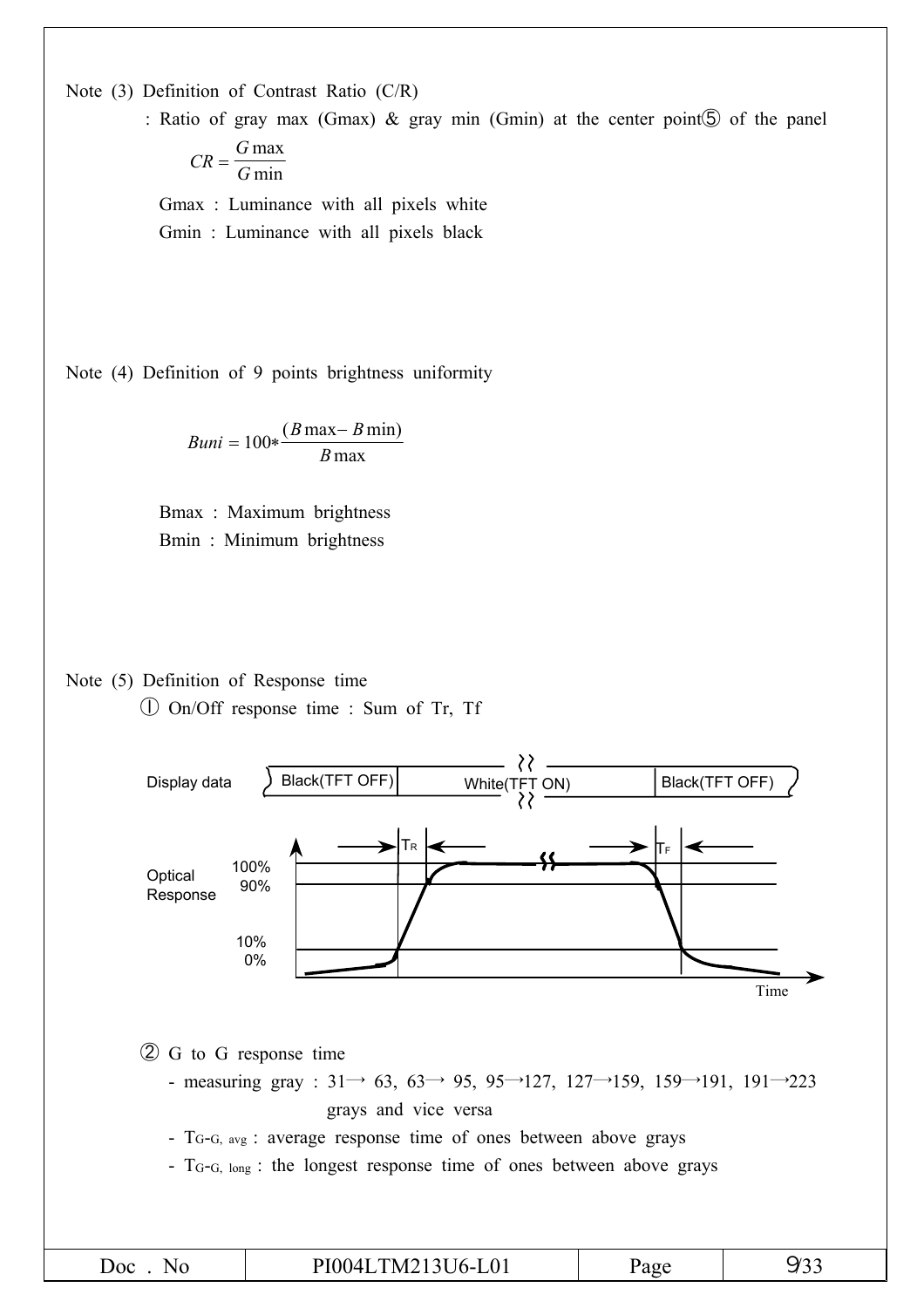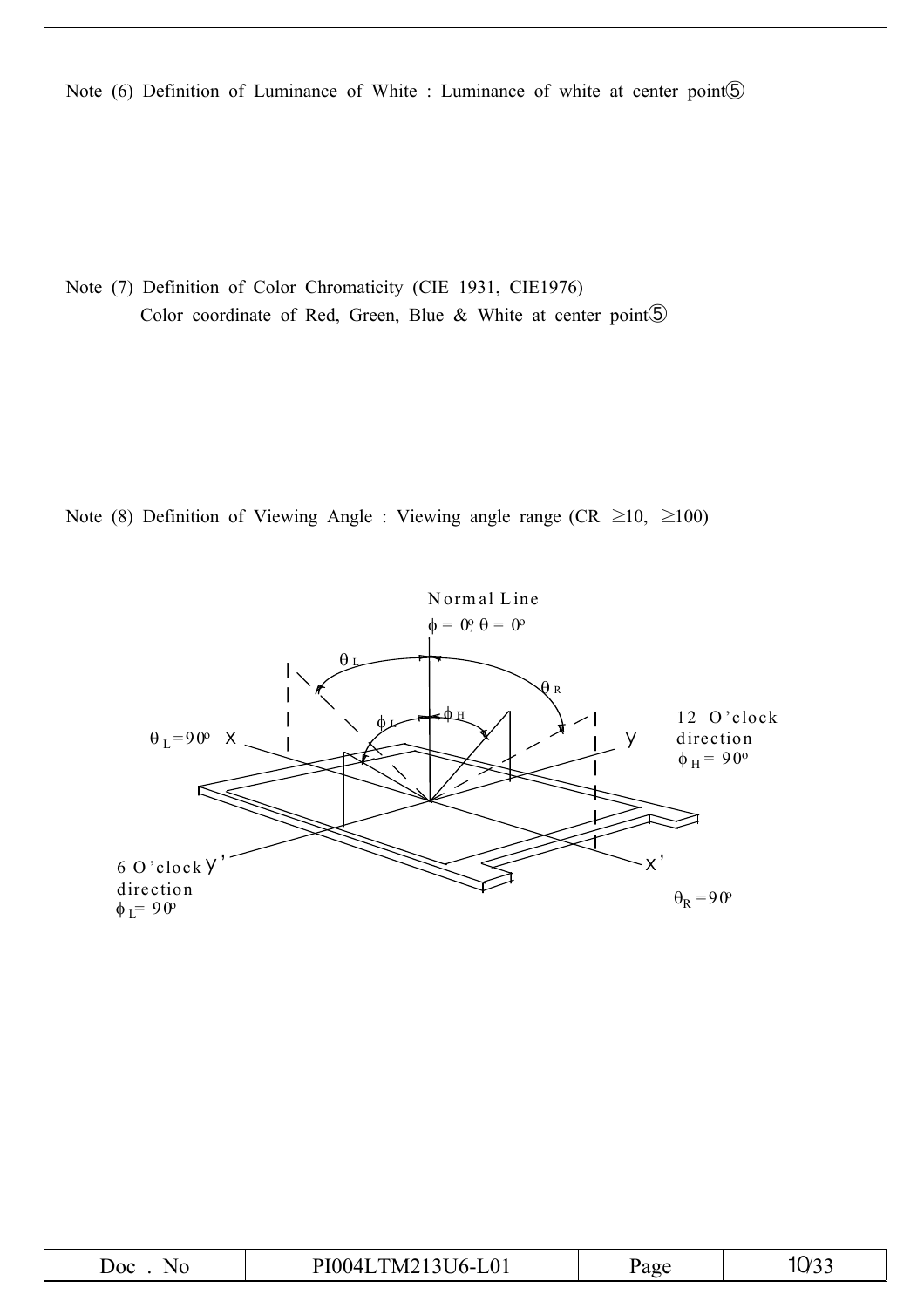Note (9) Color Grayscale Linearity

- ① test image : 100% full white pattern with a test pattern as below
- ② test pattern : Squares, 40mm by 40mm in size, filled with 255, 225, 195, 165, 135 and 105 grays steps should be arranged at the center<sup>
S</sup> of the screen.



③ test method

. 1st gray step : move a square of 255 gray level should be moved into the center of the screen and measure luminance and u' and v' coordinates.

. next gray step : move a 225 gray square into the center and measure both luminance and coordinates, too.

. Then, repeat the same procedure for gray steps 195, 165- 135 and 105. ④ test evaluation

 $\Delta u'v' = \sqrt{(u'_A - u'_B)^2 + (v'_A - v'_B)^2}$ 

where  $A$ ,  $B$  : 2 gray levels found to have the largest color differences between them

i.e. get the largest  $\Delta u'$  and  $\Delta v'$  of each 6 pairs of u' and v' and calculate the  $\Delta$  u'v'.

| PI004LTM213U6-L01<br>$\omega$ oc<br>Page<br>NO | $\sim$<br>1/22 |
|------------------------------------------------|----------------|
|------------------------------------------------|----------------|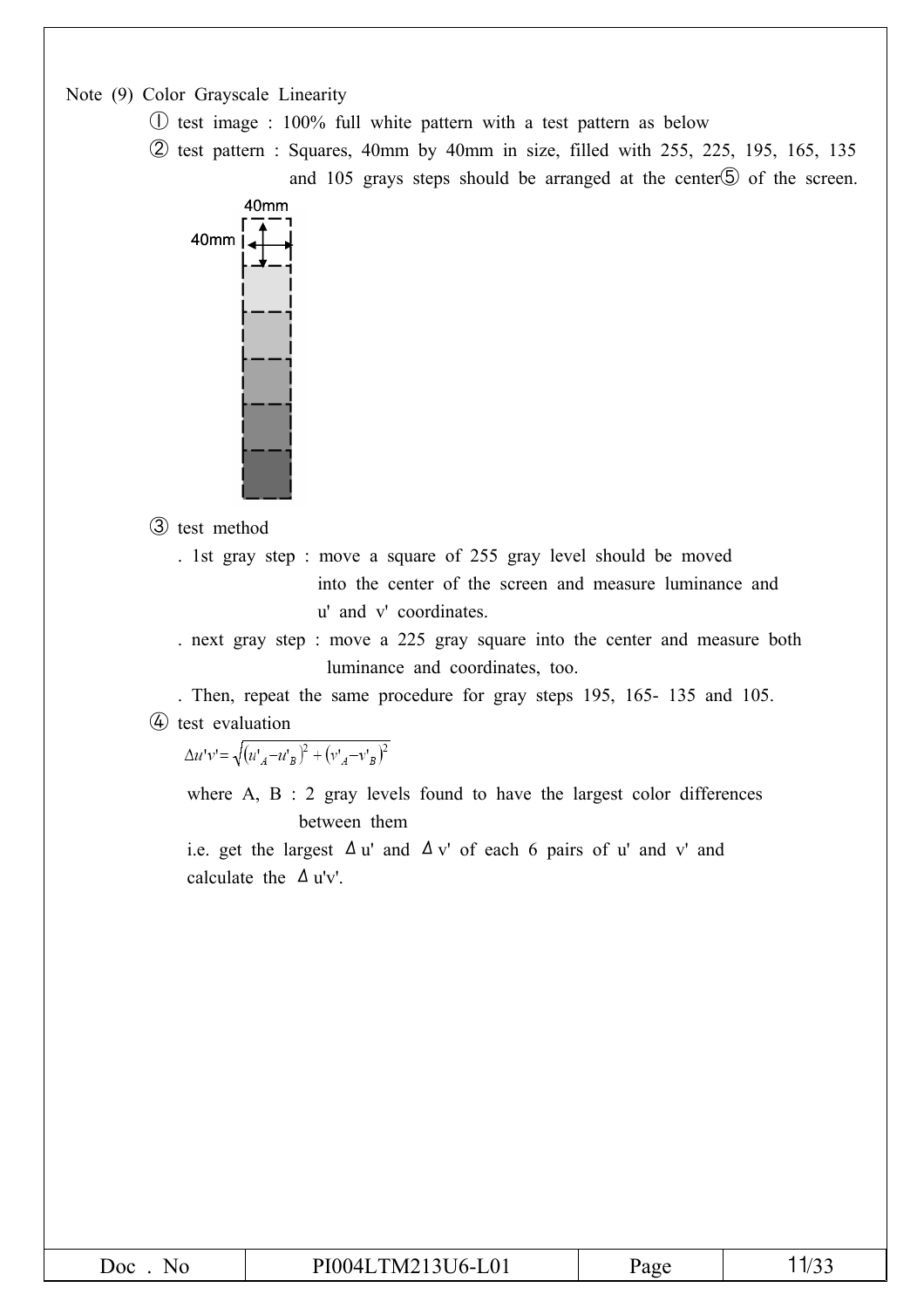### **3. Electrical Characteristics**

### 3.1 TFT LCD MODULE

 $Ta = 25^{\circ}C$ 

| Item            |                         | Symbol                   | Min.                            | Typ.   | Max.                     | Unit         | Note              |
|-----------------|-------------------------|--------------------------|---------------------------------|--------|--------------------------|--------------|-------------------|
|                 | Voltage of Power Supply | $V_{DD}$                 | 4.5                             | 5.0    | 5.5                      | V            | (1)               |
|                 | Interface type          | <b>LVDS</b>              | $LRU6122M0(LVDS$ embeded T-con) |        |                          |              |                   |
| Current of      | <b>Black</b><br>(a)     |                          | $\blacksquare$                  | (1300) |                          | mA           |                   |
| Power           | White<br>(b)            | $\mathbf{I}_{\text{DD}}$ | $\blacksquare$                  | (1800) | $\overline{\phantom{a}}$ | mA           | (2),(3)           |
| Supply          | 2Line Vertical<br>(c)   |                          | $\overline{\phantom{a}}$        | (1800) | (2050)                   | mA           |                   |
| Vsync Frequency |                         | $f_V$                    | 59                              | 60     | 61                       | Hz           |                   |
| Hsync Frequency |                         | $f_{\rm H}$              | 72                              | 74     | 76                       | kHz          |                   |
| Main Frequency  |                         | f <sub>DCLK</sub>        | 64.0                            | 65.125 | 66.25                    | <b>MHz</b>   |                   |
|                 | Rush Current            | <b>IRUSH</b>             |                                 |        | 4.0                      | $\mathsf{A}$ | $\left( 4\right)$ |

Note (1) The connector for display data  $&$  timing signal should be connected.(Vss=0V)

- (2) fv=60Hz, fDCLK =65.125MHz, VDD =  $5.0V$ , DC Current.
	- (3) Power dissipation check pattern(LCD Module only)
		-



a) Black Pattern b) White Pattern



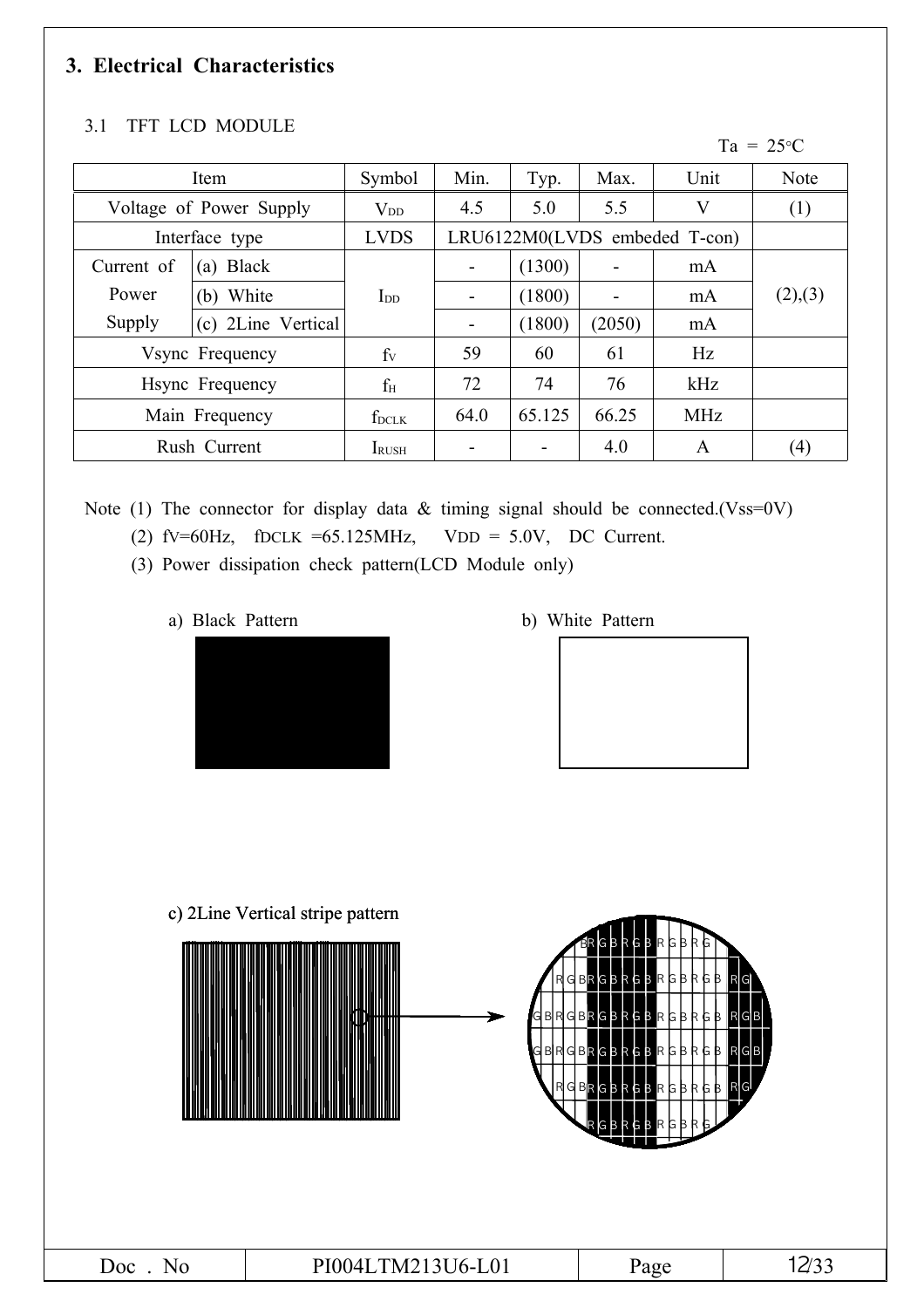#### (4) Measurement Conditions



Control Signal : High(+5V)  $\rightarrow$  Low(Ground) All Signal lines to panel, except for power 5V : Ground The rising time of supplied voltage is controlled to 470us by R3 and C2 value.



| $\overline{\text{Ooc}}$<br>NC | <b>L01</b><br>M<br>L<br>$O^-$<br>$\checkmark$<br><b>**</b> | agt" |  |
|-------------------------------|------------------------------------------------------------|------|--|
|-------------------------------|------------------------------------------------------------|------|--|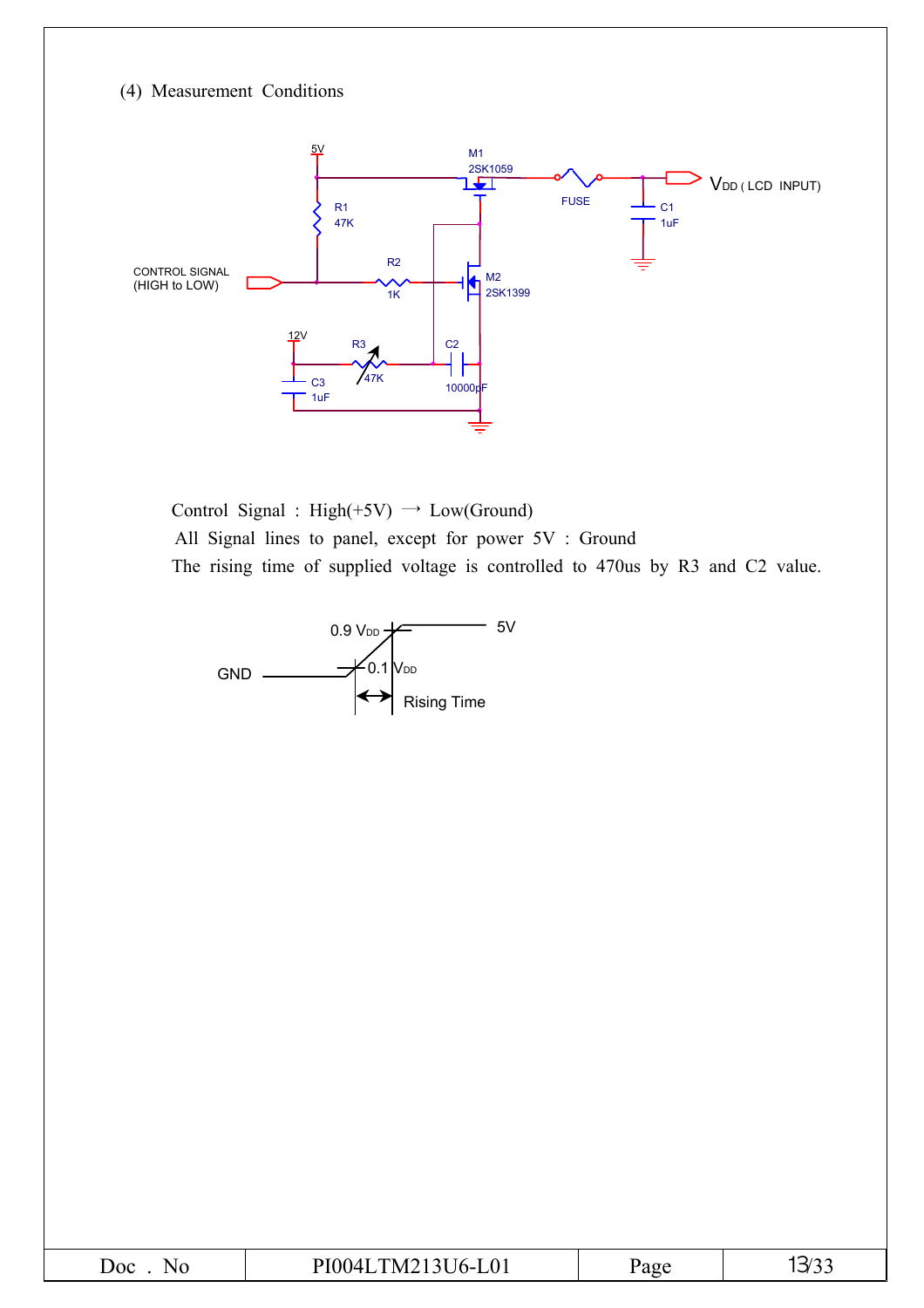### 3.2 BACK-LIGHT UNIT

The back-light system is an edge - lighting type with 2 triple CCFTs (Cold Cathode Fluorescent Tube). The characteristics of two triple lamps are shown in the following tables.

 $Ta = 25 \pm 2$ <sup>o</sup>C

|                 | Item               | Symbol    | Min.  | Typ.  | Max.                                                      | Unit          | Note |
|-----------------|--------------------|-----------|-------|-------|-----------------------------------------------------------|---------------|------|
|                 | Lamp Current       | IL        | (3.0) | (7.5) | (8.0)                                                     | mArms         | (1)  |
|                 | Lamp Voltage       | $V_{L}$   |       | (740) |                                                           | <b>Vrms</b>   |      |
|                 | Lamp Frequency     | fl        | (40)  |       | (60)                                                      |               | (2)  |
| inverter        | asymmetry<br>rate  | Wasy      |       |       | 10                                                        | $\frac{0}{0}$ | (5)  |
| waveform        | distortion<br>rate | Wdis      |       |       | $\sqrt{2} \pm 10$                                         | $\frac{0}{0}$ |      |
| Startup Voltage |                    | <b>Vs</b> |       |       | $0^{\circ}\text{C}$ : $(1,800)$<br>$25^{\circ}$ : (1,440) | <b>Vrms</b>   | (3)  |

**Note) The waveform of the inverter output voltage must be area symmetric and the design of the inverter must have specifications for the modularized lamp.**

The performance of the back-light, for example life time or brightness, is much influenced by the characteristics of the DC-AC inverter for the lamp. So all the parameters of an inverter should be carefully designed so as not to produce too much leakage current from high-voltage output of the inverter. When you design or order the inverter, please make sure that a poor lighting caused by the mismatch of the back-light and the inverter(miss lighting, flicker, etc.) never occur. When you confirm it, the module should be operated in the same condition as it is installed in your instrument.

Note (1) Lamp current is measured with current meter for high frequency as shown below. Refer to the block diagram of the back-light unit in the next page for more information. Specified values are for a single lamp.



- (2) Lamp frequency may produce interference with horizontal synchronous frequency which may cause line flow on the display. Therefore lamp frequency should be detached from the horizontal synchronous frequency and its harmonics as far as possible in order to avoid interference.
- (3) If an inverter has shutdown function it should keep its output for more than 1 second even if the lamp connector open. Otherwise the lamps may not to be turned on.

|  | $\overline{\text{Ooc}}$ | . <b>. .</b> <i>.</i><br>. .<br>$\mathbf{U}$ | ועו | <u>່</u> |
|--|-------------------------|----------------------------------------------|-----|----------|
|--|-------------------------|----------------------------------------------|-----|----------|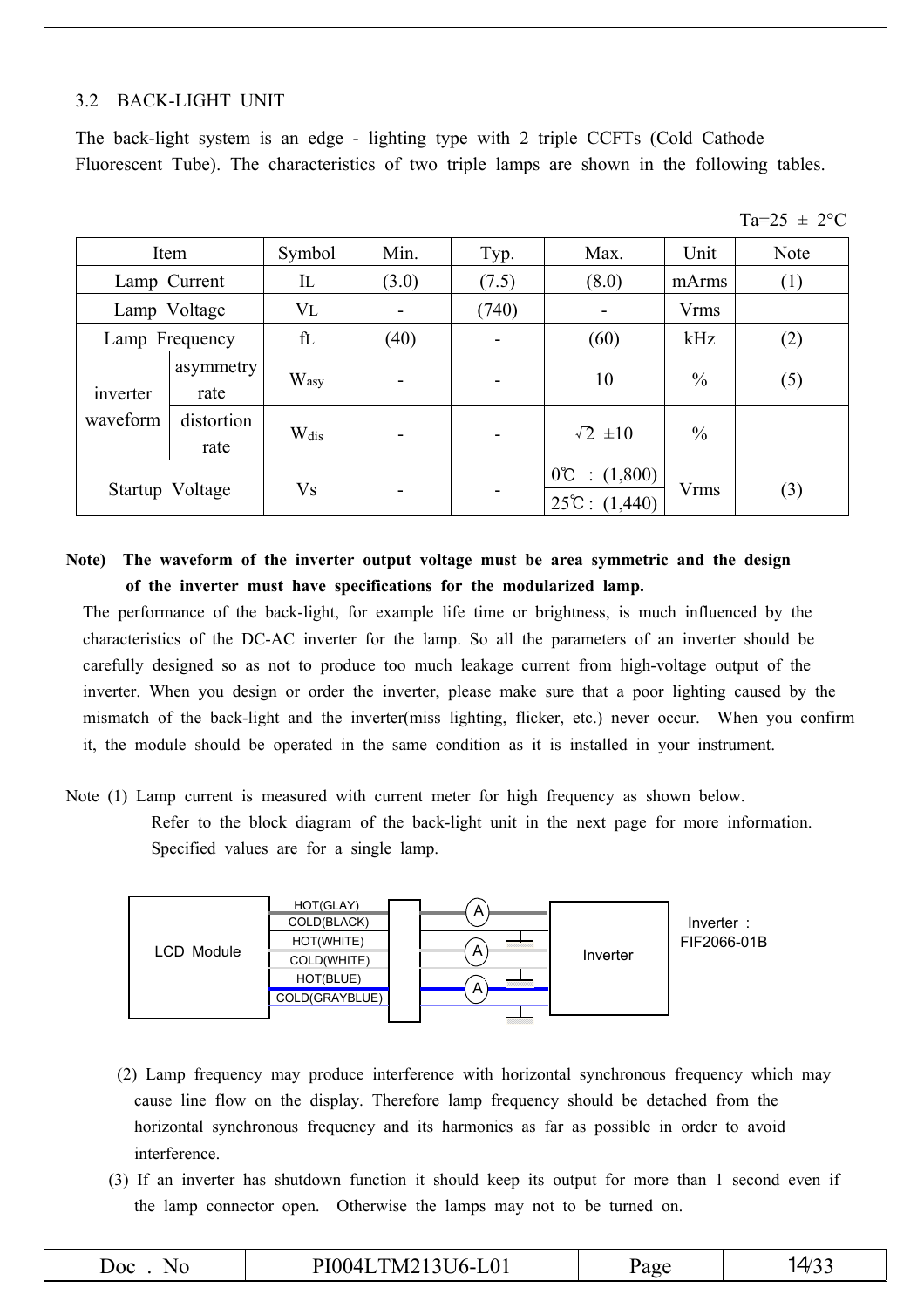- (4) Because the inverter uses high voltage, please disconnect it from the power before assembling or disassembling.
- (5) The output of the inverter must have symmetrical(negative and positive) voltage waveform and current waveform. Please do not use the inverter which has unsymmetrical voltage and current and spike wave. Designing a system inverter intended to have better display performance, power efficiency and lamp reliability, please follow the requirements the below. They would help increase the lamp lifetime and reduce leakage current.
	- a. The asymmetry rate of the inverter waveform should be less than 10%.
	- b. The distortion rate of the waveform should be within  $\sqrt{2} \pm 10\%$ .
		- \* Inverter output waveform had better be more similar to ideal sine wave.



- \* Asymmetry rate:  $| I_{p} - I_{-p} | / I_{rms}$  x 100% \* Distortion rate
	- $I_p$  (or  $I_p$ ) /  $I_{rms}$

| Doc | Nc |
|-----|----|
|     |    |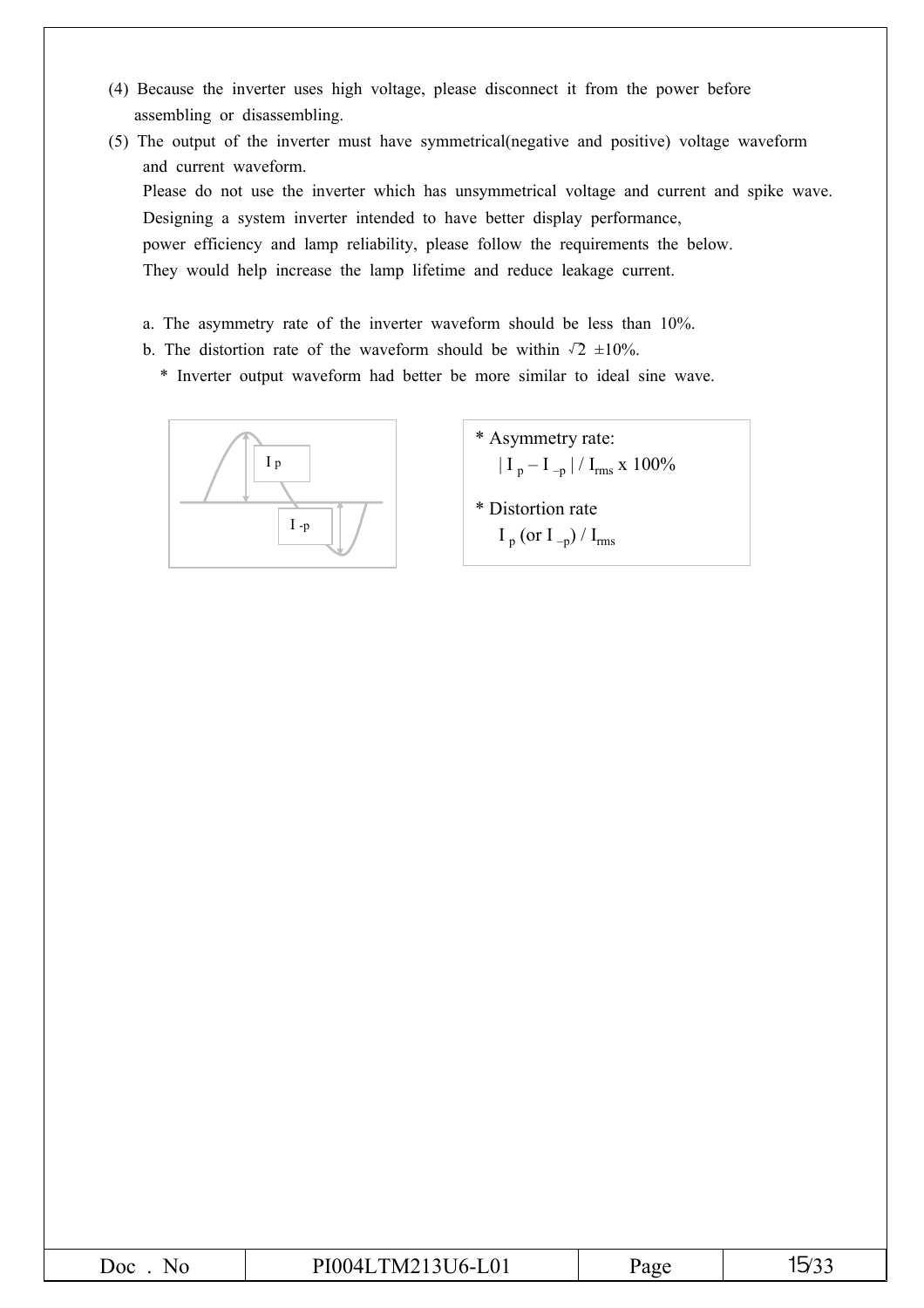### **4. Block Diagram**

#### 4.1 TFT LCD MODULE



4.2 BACK-LIGHT UNIT

Connector : JST BHSR-02VS-1 or equivalent JST BHR-05VS-1 or equivalent

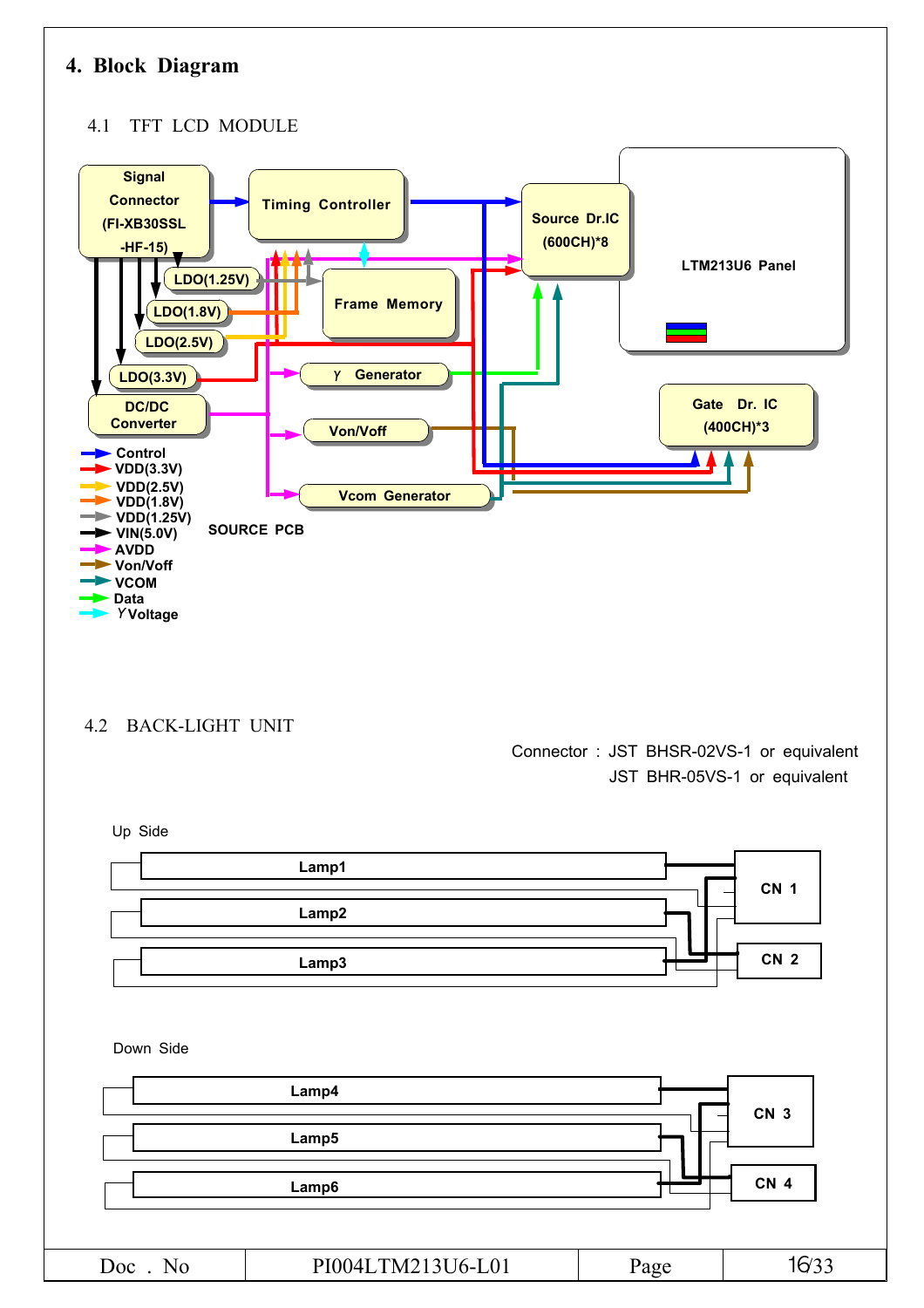### **5. Input Terminal Pin Assignment**

| 1              | Symbol<br><b>GND</b> | Ground                                                                                                                                                                                                                               |  |  |  |  |  |  |  |
|----------------|----------------------|--------------------------------------------------------------------------------------------------------------------------------------------------------------------------------------------------------------------------------------|--|--|--|--|--|--|--|
| $\overline{2}$ | <b>VCC</b>           | Module Input +5V                                                                                                                                                                                                                     |  |  |  |  |  |  |  |
| 3              | <b>VCC</b>           | Module Input +5V                                                                                                                                                                                                                     |  |  |  |  |  |  |  |
|                | <b>VCC</b>           |                                                                                                                                                                                                                                      |  |  |  |  |  |  |  |
| 4              | <b>VCC</b>           | Module Input +5V                                                                                                                                                                                                                     |  |  |  |  |  |  |  |
| 5              | $*CE$                | Module Input +5V                                                                                                                                                                                                                     |  |  |  |  |  |  |  |
| 6              |                      | For LCD internal use only. Do not connect                                                                                                                                                                                            |  |  |  |  |  |  |  |
| $\overline{7}$ | <b>GND</b>           | Ground                                                                                                                                                                                                                               |  |  |  |  |  |  |  |
| 8              | RXE3+                | Positive LVDS differential data output                                                                                                                                                                                               |  |  |  |  |  |  |  |
| 9              | RXE3-                | Negative LVDS differential data output                                                                                                                                                                                               |  |  |  |  |  |  |  |
| 10             | RXEC+                | Positive LVDS differential clock output                                                                                                                                                                                              |  |  |  |  |  |  |  |
| 11             | RXEC-                | Negative LVDS differential clock output                                                                                                                                                                                              |  |  |  |  |  |  |  |
| 12             | RXE <sub>2+</sub>    | Positive LVDS differential data output                                                                                                                                                                                               |  |  |  |  |  |  |  |
| 13             | RXE2-                | Negative LVDS differential data output                                                                                                                                                                                               |  |  |  |  |  |  |  |
| 14             | RXE1+                | Positive LVDS differential data output                                                                                                                                                                                               |  |  |  |  |  |  |  |
| 15             | RXE1-                | Negative LVDS differential data output                                                                                                                                                                                               |  |  |  |  |  |  |  |
| 16             | RXE0+                | Positive LVDS differential data output                                                                                                                                                                                               |  |  |  |  |  |  |  |
| 17             | RXE0-                | Negative LVDS differential data output                                                                                                                                                                                               |  |  |  |  |  |  |  |
| 18             | <b>GND</b>           | Ground                                                                                                                                                                                                                               |  |  |  |  |  |  |  |
| 19             | <b>GND</b>           | Ground                                                                                                                                                                                                                               |  |  |  |  |  |  |  |
| 20             | RX03+                | Positive LVDS differential data output                                                                                                                                                                                               |  |  |  |  |  |  |  |
| 21             | RXO3-                | Negative LVDS differential data output                                                                                                                                                                                               |  |  |  |  |  |  |  |
| 22             | RXOC+                | Positive LVDS differential clock output                                                                                                                                                                                              |  |  |  |  |  |  |  |
| 23             | RXOC-                | Negative LVDS differential clock output                                                                                                                                                                                              |  |  |  |  |  |  |  |
| 24             | <b>RXO2+</b>         | Positive LVDS differential data output                                                                                                                                                                                               |  |  |  |  |  |  |  |
| 25             | <b>RXO2-</b>         | Negative LVDS differential data output                                                                                                                                                                                               |  |  |  |  |  |  |  |
| 26             | <b>RXO1+</b>         | Positive LVDS differential data output                                                                                                                                                                                               |  |  |  |  |  |  |  |
| 27             | <b>RXO1-</b>         | Negative LVDS differential data output                                                                                                                                                                                               |  |  |  |  |  |  |  |
| 28             | <b>RXO0+</b>         | Positive LVDS differential data output                                                                                                                                                                                               |  |  |  |  |  |  |  |
| 29             | <b>RXO0-</b>         | Negative LVDS differential data output                                                                                                                                                                                               |  |  |  |  |  |  |  |
| 30             | <b>GND</b>           | Ground                                                                                                                                                                                                                               |  |  |  |  |  |  |  |
| 31             | *CTL                 | For LCD internal use only. Do not connect                                                                                                                                                                                            |  |  |  |  |  |  |  |
| 32             | <b>GND</b>           | Ground                                                                                                                                                                                                                               |  |  |  |  |  |  |  |
|                |                      | Note ) Refer to page 30 for the 1st pin of interface connector marked with $\nabla$ .<br>* If the system already uses the 6, 31 pins, it should keep under GND level.<br>The voltage applied to those pins should not exceed -200mV. |  |  |  |  |  |  |  |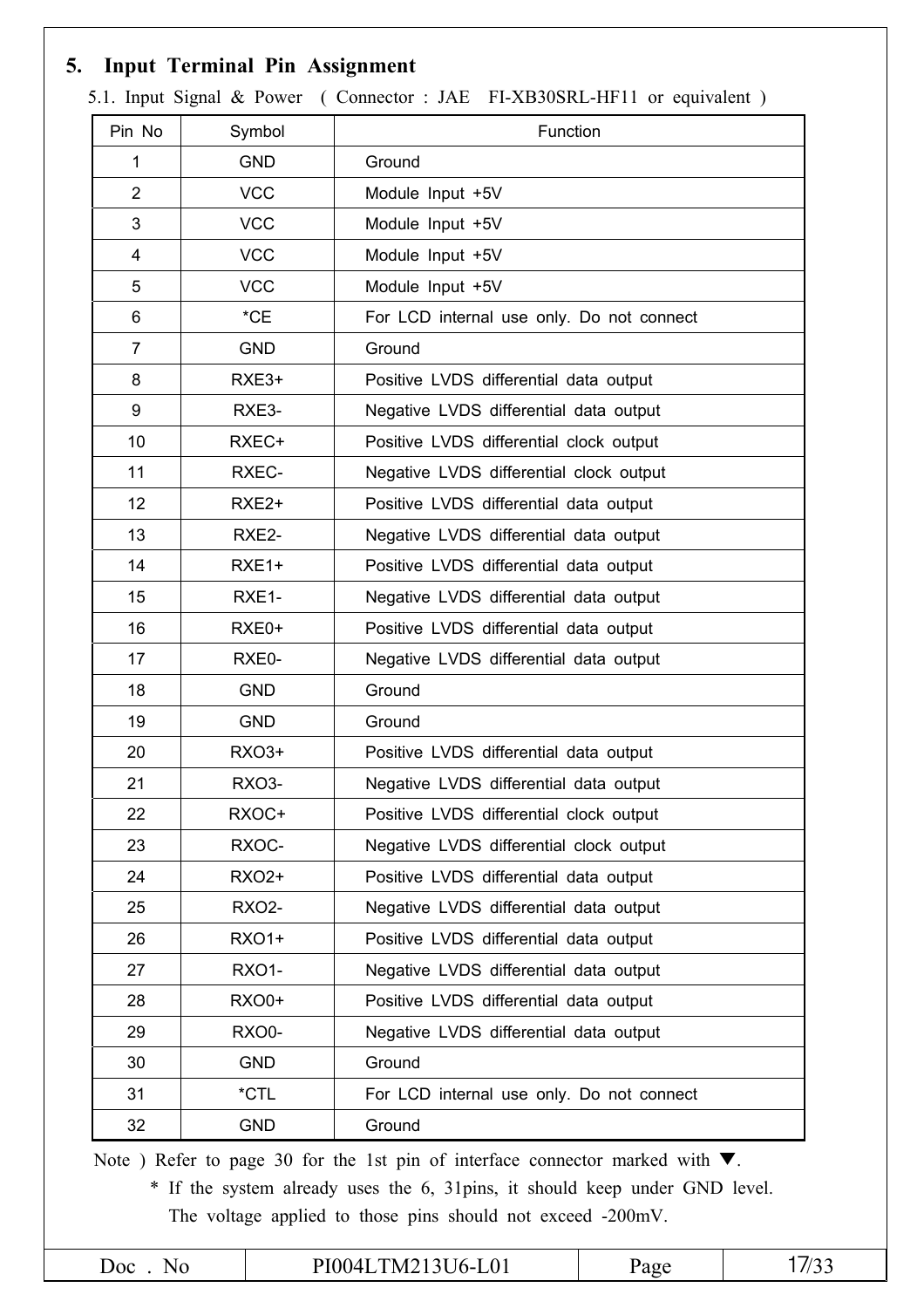### 5.2 LVDS Interface (1)

### 5.2.1 Odd pixel data (1st pixel data)

|                  | 1st LVDS Transmitter (DS90C385) Signal Interface |                 |                            |                    |                  |                                  |  |  |  |  |  |  |  |
|------------------|--------------------------------------------------|-----------------|----------------------------|--------------------|------------------|----------------------------------|--|--|--|--|--|--|--|
| Device Input Pin |                                                  |                 | Device Input Signal        | Output<br>Signal   |                  | To LTM213U6<br>Interface (CN101) |  |  |  |  |  |  |  |
| <b>No</b>        | Symbol                                           | Symbol          | Function                   |                    | Terminal         | Symbol                           |  |  |  |  |  |  |  |
| 51               | <b>TXINO</b>                                     | RO <sub>0</sub> | Red Odd Pixel Data (LSB)   |                    |                  |                                  |  |  |  |  |  |  |  |
| 52               | TXIN1                                            | RO <sub>1</sub> | Red Odd Pixel Data         |                    |                  |                                  |  |  |  |  |  |  |  |
| 54               | TXIN <sub>2</sub>                                | RO <sub>2</sub> | Red Odd Pixel Data         | TXOUT0-<br>TXOUT0+ | No. 29<br>No. 28 | RXO0-<br><b>RXO0+</b>            |  |  |  |  |  |  |  |
| 55               | TXIN3                                            | RO <sub>3</sub> | Red Odd Pixel Data         |                    |                  |                                  |  |  |  |  |  |  |  |
| 56               | TXIN4                                            | RO <sub>4</sub> | Red Odd Pixel Data         |                    |                  |                                  |  |  |  |  |  |  |  |
| $\overline{2}$   | TXIN <sub>5</sub>                                | RO <sub>7</sub> | Red Odd Pixel Data (MSB)   | TXOUT3-            | No. 21           | RXO <sub>3</sub> -               |  |  |  |  |  |  |  |
|                  |                                                  |                 |                            | TXOUT3+            | No. 20           | <b>RXO3+</b>                     |  |  |  |  |  |  |  |
| 3                | TXIN6                                            | RO <sub>5</sub> | Red Odd Pixel Data         | TXOUT0-            | No. 29           | RXO0-                            |  |  |  |  |  |  |  |
| 4                | <b>TXIN7</b>                                     | GO <sub>0</sub> | Green Odd Pixel Data (LSB) | TXOUT0+            | No. 28           | <b>RXO0+</b>                     |  |  |  |  |  |  |  |
| 6                | TXIN8                                            | GO <sub>1</sub> | Green Odd Pixel Data       | TXOUT1-            | No. 27           | <b>RXO1-</b>                     |  |  |  |  |  |  |  |
| $\overline{7}$   | TXIN9                                            | GO <sub>2</sub> | Green Odd Pixel Data       | TXOUT1+            | No. 26           | <b>RXO1+</b>                     |  |  |  |  |  |  |  |
| 8                | TXIN10                                           | GO <sub>6</sub> | Green Odd Pixel Data       | TXOUT3-            | No. 21           | RXO3-                            |  |  |  |  |  |  |  |
| 10               | TXIN11                                           | GO7             | Green Odd Pixel Data (MSB) | TXOUT3+            | No. 20           | RX03+                            |  |  |  |  |  |  |  |
| 11               | TXIN12                                           | GO <sub>3</sub> | Green Odd Pixel Data       |                    |                  |                                  |  |  |  |  |  |  |  |
| 12               | TXIN13                                           | GO <sub>4</sub> | Green Odd Pixel Data       | TXOUT1-            | No. 27           | <b>RXO1-</b>                     |  |  |  |  |  |  |  |
| 14               | TXIN14                                           | GO <sub>5</sub> | Green Odd Pixel Data       | TXOUT1+            | No. 26           | <b>RXO1+</b>                     |  |  |  |  |  |  |  |
| 15               | TXIN15                                           | BO <sub>0</sub> | Blue Odd Pixel Data (LSB)  |                    |                  |                                  |  |  |  |  |  |  |  |
| 16               | TXIN16                                           | BO <sub>6</sub> | Blue Odd Pixel Data        | TXOUT3-            | No. 21           | RXO3-                            |  |  |  |  |  |  |  |
| 18               | TXIN17                                           | BO <sub>7</sub> | Blue Odd Pixel Data (MSB)  | TXOUT3+            | No. 20           | RXO3+                            |  |  |  |  |  |  |  |
| 19               | TXIN18                                           | BO <sub>1</sub> | Blue Odd Pixel Data        | TXOUT1-            | No. 27           | <b>RXO1-</b>                     |  |  |  |  |  |  |  |
|                  |                                                  |                 |                            | TXOUT1+            | No. 26           | <b>RXO1+</b>                     |  |  |  |  |  |  |  |
| 20               | TXIN19                                           | BO <sub>2</sub> | <b>Blue Odd Pixel Data</b> |                    |                  |                                  |  |  |  |  |  |  |  |
| 22               | TXIN20                                           | BO <sub>3</sub> | <b>Blue Odd Pixel Data</b> | TXOUT2-            | No. 25           | <b>RXO2-</b>                     |  |  |  |  |  |  |  |
| 23               | TXIN21                                           | BO <sub>4</sub> | <b>Blue Odd Pixel Data</b> | TXOUT2+            | No. 24           | RX02+                            |  |  |  |  |  |  |  |
| 24               | TXIN22                                           | BO <sub>5</sub> | <b>Blue Odd Pixel Data</b> |                    |                  |                                  |  |  |  |  |  |  |  |
| 50               | TXIN27                                           | RO <sub>6</sub> | Red Odd Pixel Data         | TXOUT3-            | No. 21           | RXO3-                            |  |  |  |  |  |  |  |
|                  |                                                  |                 |                            | TXOUT3+            | No. 20           | RX03+                            |  |  |  |  |  |  |  |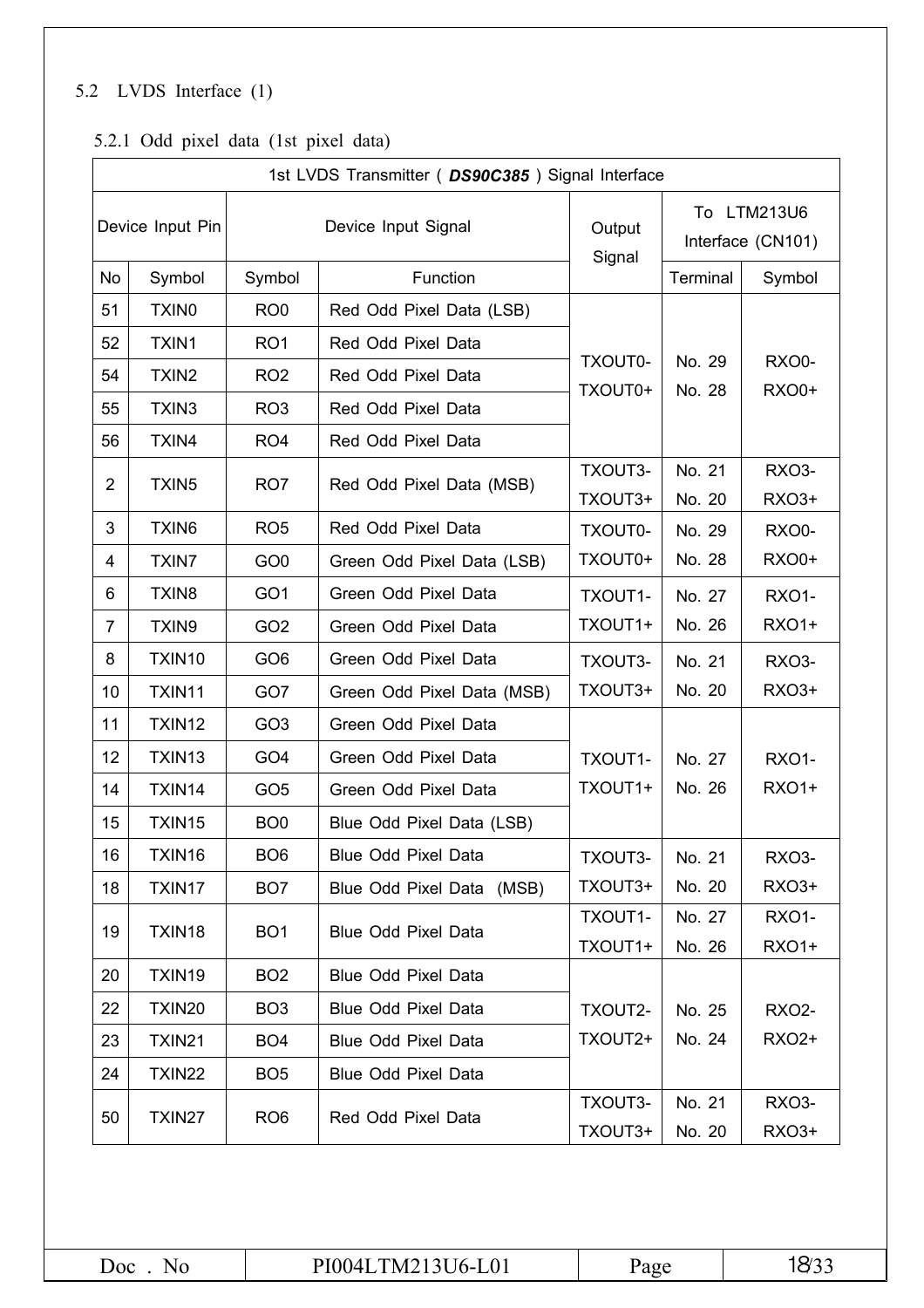|                | 2nd LVDS Transmitter (DS90C385) Signal Interface |                 |                             |                    |                  |                                  |  |  |  |  |  |  |
|----------------|--------------------------------------------------|-----------------|-----------------------------|--------------------|------------------|----------------------------------|--|--|--|--|--|--|
|                | Device Input Pin                                 |                 | Device Input Signal         | Output<br>Signal   |                  | To LTM213U6<br>Interface (CN101) |  |  |  |  |  |  |
| No             | Symbol                                           | Symbol          | Function                    |                    | Terminal         | Symbol                           |  |  |  |  |  |  |
| 51             | <b>TXINO</b>                                     | RE <sub>0</sub> | Red Even Pixel Data (LSB)   |                    |                  |                                  |  |  |  |  |  |  |
| 52             | TXIN1                                            | RE1             | Red Even Pixel Data         |                    |                  |                                  |  |  |  |  |  |  |
| 54             | TXIN2                                            | RE <sub>2</sub> | Red Even Pixel Data         | TXOUT0-<br>TXOUT0+ | No. 17<br>No. 16 | RXE0-                            |  |  |  |  |  |  |
| 55             | TXIN3                                            | RE3             | Red Even Pixel Data         |                    |                  | RXE0+                            |  |  |  |  |  |  |
| 56             | TXIN4                                            | RE4             | Red Even Pixel Data         |                    |                  |                                  |  |  |  |  |  |  |
| 2              | TXIN <sub>5</sub>                                | RE7             | Red Even Pixel Data (MSB)   | TXOUT3-            | No. 9            | RXE3-                            |  |  |  |  |  |  |
|                |                                                  |                 |                             | TXOUT3+            | No. 8            | RXE3+                            |  |  |  |  |  |  |
| 3              | TXIN6                                            | RE <sub>5</sub> | Red Even Pixel Data         | TXOUT0-            | No. 17           | RXE0-                            |  |  |  |  |  |  |
| 4              | <b>TXIN7</b>                                     | GE <sub>0</sub> | Green Even Pixel Data (LSB) | TXOUT0+            | No. 16           | RXE0+                            |  |  |  |  |  |  |
| 6              | <b>TXIN8</b>                                     | GE1             | Green Even Pixel Data       | TXOUT1-            | No. 15           | RXE1-                            |  |  |  |  |  |  |
| $\overline{7}$ | TXIN9                                            | GE <sub>2</sub> | Green Even Pixel Data       | TXOUT1+            | No. 14           | RXE1+                            |  |  |  |  |  |  |
| 8              | TXIN10                                           | GE <sub>6</sub> | Green Even Pixel Data       | TXOUT3-            | No. 9            | RXE3-                            |  |  |  |  |  |  |
| 10             | TXIN11                                           | GE7             | Green Even Pixel Data (MSB) | TXOUT3+            | No. 8            | RXE3+                            |  |  |  |  |  |  |
| 11             | TXIN12                                           | GE <sub>3</sub> | Green Even Pixel Data       |                    |                  |                                  |  |  |  |  |  |  |
| 12             | TXIN13                                           | GE4             | Green Even Pixel Data       | TXOUT1-            | No. 15           | RXE1-                            |  |  |  |  |  |  |
| 14             | TXIN14                                           | GE <sub>5</sub> | Green Even Pixel Data       | TXOUT1+            | No. 14           | RXE1+                            |  |  |  |  |  |  |
| 15             | TXIN15                                           | BE <sub>0</sub> | Blue Even Pixel Data (LSB)  |                    |                  |                                  |  |  |  |  |  |  |
| 16             | TXIN16                                           | BE6             | Blue Even Pixel Data        | TXOUT3-            | No. 9            | RXE3-                            |  |  |  |  |  |  |
| 18             | TXIN17                                           | BE7             | Blue Even Pixel Data (MSB)  | TXOUT3+            | No. 8            | RXE3+                            |  |  |  |  |  |  |
| 19             | TXIN18                                           | BE <sub>1</sub> | <b>Blue Even Pixel Data</b> | TXOUT1-            | No. 15           | RXE1-                            |  |  |  |  |  |  |
|                |                                                  |                 |                             | TXOUT1+            | No. 14           | RXE1+                            |  |  |  |  |  |  |
| 20             | TXIN19                                           | BE <sub>2</sub> | <b>Blue Even Pixel Data</b> |                    |                  |                                  |  |  |  |  |  |  |
| 22             | <b>TXIN20</b>                                    | BE3             | <b>Blue Even Pixel Data</b> | TXOUT2-            | No. 13           | RXE2-                            |  |  |  |  |  |  |
| 23             | <b>TXIN21</b>                                    | BE4             | <b>Blue Even Pixel Data</b> | TXOUT2+            | No. 12           | RXE <sub>2+</sub>                |  |  |  |  |  |  |
| 24             | TXIN22                                           | BE <sub>5</sub> | <b>Blue Even Pixel Data</b> |                    |                  |                                  |  |  |  |  |  |  |
| 50             | TXIN27                                           | RE <sub>6</sub> | Red Even Pixel Data         | TXOUT3-<br>TXOUT3+ | No. 9<br>No. 8   | RXE3-<br>RXE3+                   |  |  |  |  |  |  |

### 5.2.2 Even pixel data (2nd pixel data)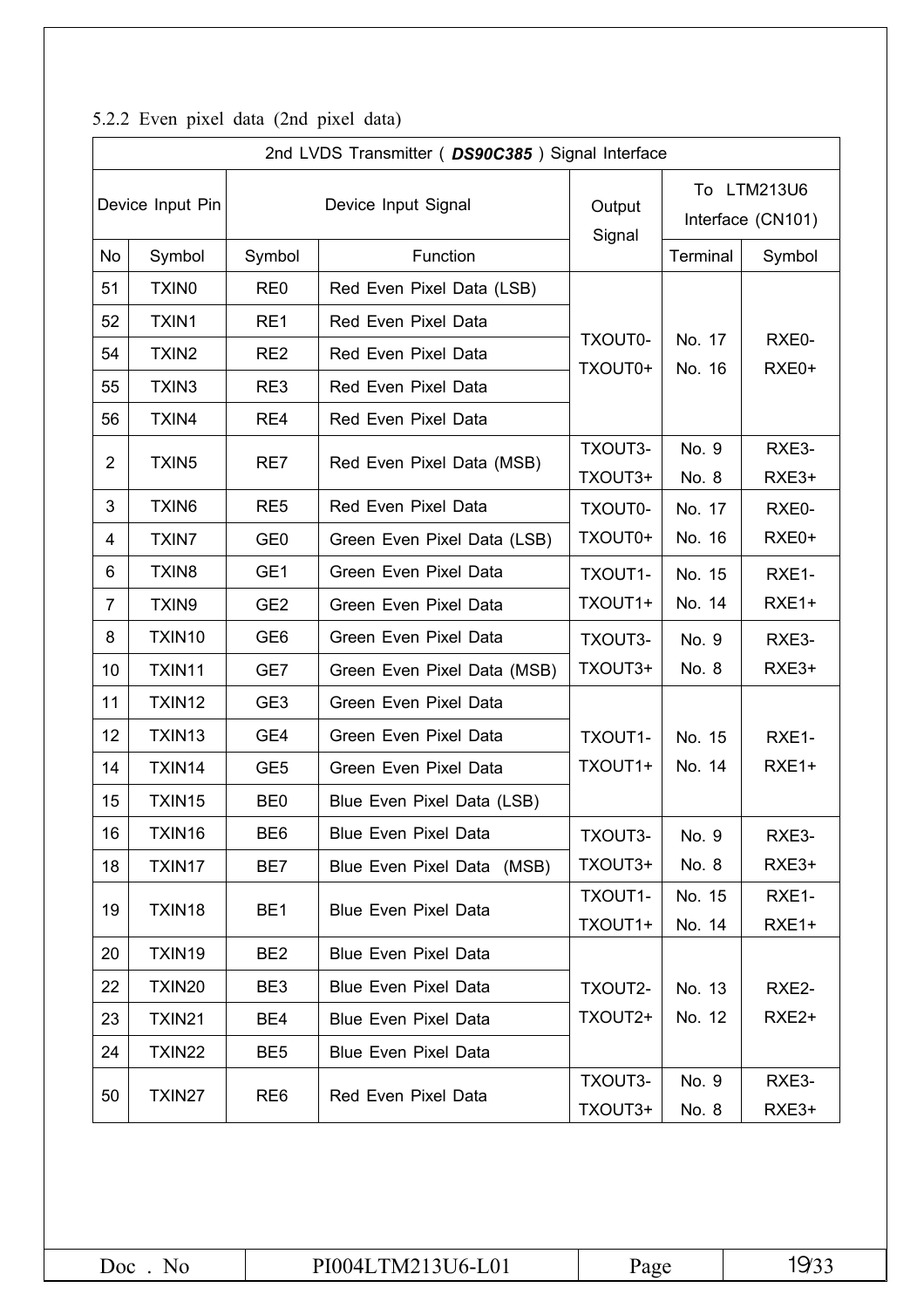### 5.3 LVDS Interface (2)

### 5.3.1 Odd pixel data (1st pixel data)

|                | LVDS Transmitter ( DS90C387 ) Signal Interface |                 |                            |                         |                  |                                  |  |  |  |  |  |  |  |
|----------------|------------------------------------------------|-----------------|----------------------------|-------------------------|------------------|----------------------------------|--|--|--|--|--|--|--|
|                | Device Input Pin                               |                 | Device Input Signal        | Output<br>Signal        |                  | To LTM213U6<br>Interface (CN101) |  |  |  |  |  |  |  |
| <b>No</b>      | Symbol                                         | Symbol          | Function                   |                         | Terminal         | Symbol                           |  |  |  |  |  |  |  |
| 10             | R <sub>10</sub>                                | RO <sub>0</sub> | Red Odd Pixel Data (LSB)   |                         |                  |                                  |  |  |  |  |  |  |  |
| 9              | R <sub>11</sub>                                | RO <sub>1</sub> | Red Odd Pixel Data         |                         |                  |                                  |  |  |  |  |  |  |  |
| 8              | R <sub>12</sub>                                | RO <sub>2</sub> | Red Odd Pixel Data         | A0M<br>A0P              | No. 29<br>No. 28 | RXO0-<br><b>RXO0+</b>            |  |  |  |  |  |  |  |
| 7              | R <sub>13</sub>                                | RO <sub>3</sub> | Red Odd Pixel Data         |                         |                  |                                  |  |  |  |  |  |  |  |
| 6              | R <sub>14</sub>                                | RO <sub>4</sub> | Red Odd Pixel Data         |                         |                  |                                  |  |  |  |  |  |  |  |
| 3              | R <sub>17</sub>                                | RO <sub>7</sub> | Red Odd Pixel Data (MSB)   | A3M<br>A <sub>3</sub> P | No. 21<br>No. 20 | RXO <sub>3</sub> -<br>RX03+      |  |  |  |  |  |  |  |
| 5              | R <sub>15</sub>                                | RO <sub>5</sub> | Red Odd Pixel Data         | A0M                     | No. 29           | RXO0-                            |  |  |  |  |  |  |  |
| $\overline{2}$ | G10                                            | GO <sub>0</sub> | Green Odd Pixel Data (LSB) | A0P                     | No. 28           | <b>RXO0+</b>                     |  |  |  |  |  |  |  |
| $\mathbf 1$    | G11                                            | GO <sub>1</sub> | Green Odd Pixel Data       | A <sub>1</sub> M        | No. 27           | <b>RXO1-</b>                     |  |  |  |  |  |  |  |
| 100            | G12                                            | GO <sub>2</sub> | Green Odd Pixel Data       | A <sub>1</sub> P        | No. 26           | <b>RXO1+</b>                     |  |  |  |  |  |  |  |
| 94             | G16                                            | GO <sub>6</sub> | Green Odd Pixel Data       | A <sub>3</sub> M        | No. 21           | RXO3-                            |  |  |  |  |  |  |  |
| 93             | G17                                            | GO7             | Green Odd Pixel Data (MSB) | A <sub>3</sub> P        | No. 20           | RX03+                            |  |  |  |  |  |  |  |
| 99             | G13                                            | GO <sub>3</sub> | Green Odd Pixel Data       |                         |                  |                                  |  |  |  |  |  |  |  |
| 96             | G14                                            | GO <sub>4</sub> | Green Odd Pixel Data       | A <sub>1</sub> M        | No. 29           | RXO1-                            |  |  |  |  |  |  |  |
| 95             | G15                                            | GO <sub>5</sub> | Green Odd Pixel Data       | A <sub>1</sub> P        | No. 28           | <b>RXO1+</b>                     |  |  |  |  |  |  |  |
| 92             | <b>B10</b>                                     | BO <sub>0</sub> | Blue Odd Pixel Data (LSB)  |                         |                  |                                  |  |  |  |  |  |  |  |
| 86             | <b>B16</b>                                     | BO <sub>6</sub> | Blue Odd Pixel Data        | A3M                     | No. 21           | RXO3-                            |  |  |  |  |  |  |  |
| 85             | <b>B17</b>                                     | BO <sub>7</sub> | Blue Odd Pixel Data (MSB)  | A <sub>3</sub> P        | No. 20           | RXO3+                            |  |  |  |  |  |  |  |
| 91             | <b>B11</b>                                     | BO <sub>1</sub> | <b>Blue Odd Pixel Data</b> | A <sub>1</sub> M        | No. 27           | <b>RXO1-</b>                     |  |  |  |  |  |  |  |
|                |                                                |                 |                            | A <sub>1</sub> P        | No. 26           | <b>RXO1+</b>                     |  |  |  |  |  |  |  |
| 90             | <b>B12</b>                                     | BO <sub>2</sub> | Blue Odd Pixel Data        |                         |                  |                                  |  |  |  |  |  |  |  |
| 89             | <b>B13</b>                                     | BO <sub>3</sub> | <b>Blue Odd Pixel Data</b> | A2M                     | No. 25           | <b>RXO2-</b>                     |  |  |  |  |  |  |  |
| 88             | <b>B14</b>                                     | BO <sub>4</sub> | <b>Blue Odd Pixel Data</b> | A <sub>2</sub> P        | No. 24           | RX02+                            |  |  |  |  |  |  |  |
| 87             | <b>B15</b>                                     | BO <sub>5</sub> | <b>Blue Odd Pixel Data</b> |                         |                  |                                  |  |  |  |  |  |  |  |
| 4              | RO <sub>6</sub><br>R <sub>16</sub>             |                 | Red Odd Pixel Data         | A3M                     | No. 21           | RXO3-                            |  |  |  |  |  |  |  |
|                |                                                |                 |                            | A <sub>3</sub> P        | No. 20           | RXO3+                            |  |  |  |  |  |  |  |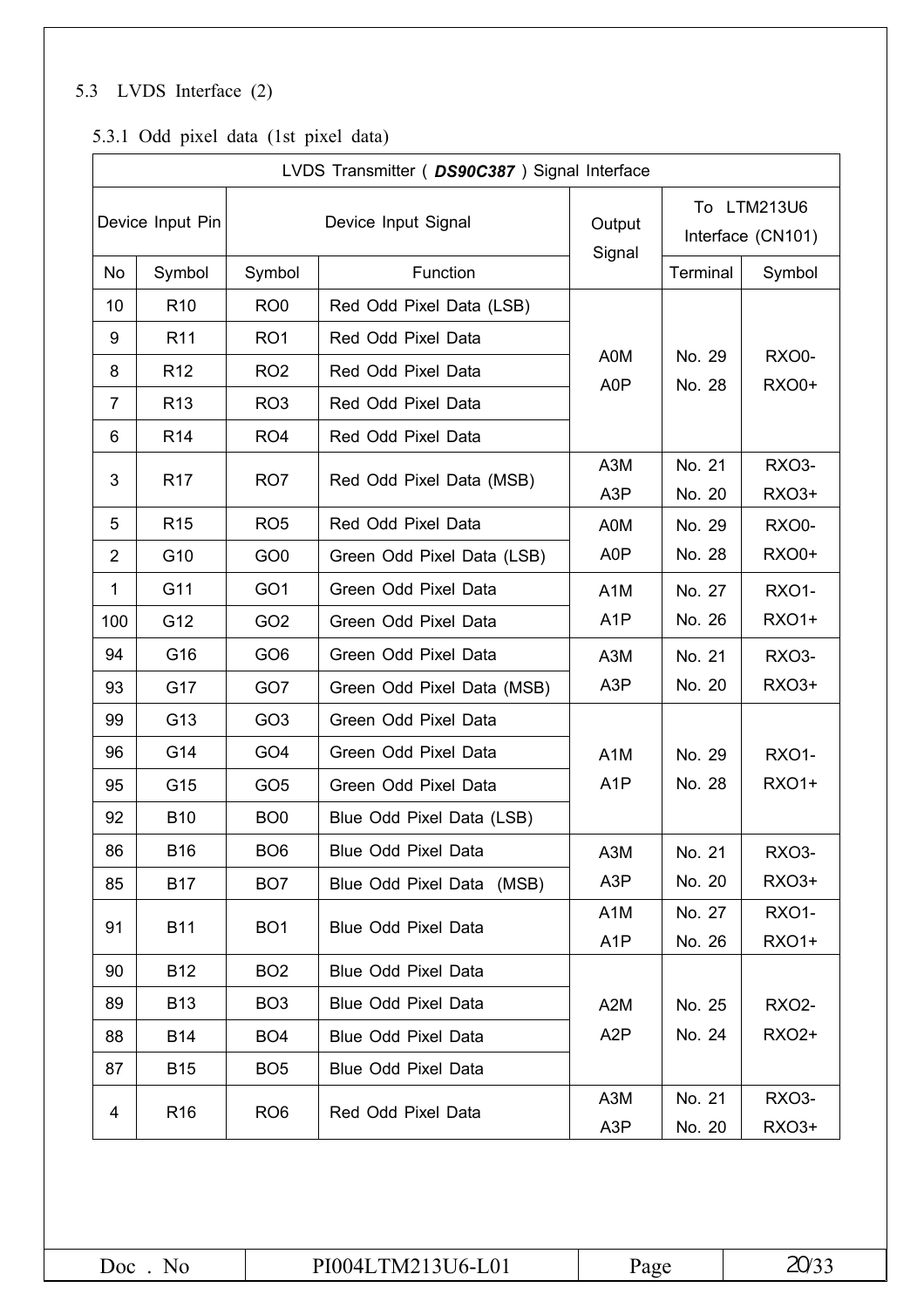|    |                  |                 | LVDS Transmitter ( DS90C387 ) Signal Interface |                  |                |                                  |
|----|------------------|-----------------|------------------------------------------------|------------------|----------------|----------------------------------|
|    | Device Input Pin |                 | Device Input Signal                            | Output<br>Signal |                | To LTM213U6<br>Interface (CN101) |
| No | Symbol           | Symbol          | Function                                       |                  | Terminal       | Symbol                           |
| 84 | R <sub>20</sub>  | RE <sub>0</sub> | Red Even Pixel Data (LSB)                      |                  |                |                                  |
| 81 | R <sub>21</sub>  | RE1             | Red Even Pixel Data                            |                  |                |                                  |
| 80 | R <sub>22</sub>  | RE <sub>2</sub> | Red Even Pixel Data                            | A4M              | No. 17         | RXE0-                            |
| 79 | R <sub>23</sub>  | RE3             | Red Even Pixel Data                            | A4P              | No. 16         | RXE0+                            |
| 78 | R <sub>24</sub>  | RE4             | Red Even Pixel Data                            |                  |                |                                  |
| 75 | <b>R27</b>       | RE7             | Red Even Pixel Data (MSB)                      | A7M              | No. 9          | RXE3-                            |
|    |                  |                 |                                                | A7P              | No. 8          | RXE3+                            |
| 77 | <b>R25</b>       | RE <sub>5</sub> | Red Even Pixel Data                            | A4M              | No. 17         | RXE0-                            |
| 74 | G20              | GE <sub>0</sub> | Green Even Pixel Data (LSB)                    | A4P              | No. 16         | RXE0+                            |
| 73 | G21              | GE1             | Green Even Pixel Data                          | A <sub>5</sub> M | No. 15         | RXE1-                            |
| 72 | G22              | GE <sub>2</sub> | Green Even Pixel Data                          | A <sub>5</sub> P | No. 14         | RXE1+                            |
| 66 | G26              | GE <sub>6</sub> | Green Even Pixel Data                          | A7M              | No. 9          | RXE3-                            |
| 65 | G27              | GE7             | Green Even Pixel Data (MSB)                    | A7P              | No. 8          | RXE3+                            |
| 71 | G23              | GE <sub>3</sub> | Green Even Pixel Data                          |                  |                |                                  |
| 70 | G24              | GE4             | Green Even Pixel Data                          | A <sub>5</sub> M | No. 15         | RXE1-                            |
| 69 | G25              | GE <sub>5</sub> | Green Even Pixel Data                          | A <sub>5</sub> P | No. 14         | RXE1+                            |
| 64 | <b>B20</b>       | BE <sub>0</sub> | Blue Even Pixel Data (LSB)                     |                  |                |                                  |
| 58 | <b>B26</b>       | BE <sub>6</sub> | <b>Blue Even Pixel Data</b>                    | A7M              | No. 9          | RXE3-                            |
| 57 | <b>B27</b>       | BE7             | Blue Even Pixel Data (MSB)                     | A7P              | No. 8          | RXE3+                            |
| 63 | <b>B21</b>       | BE <sub>1</sub> | <b>Blue Even Pixel Data</b>                    | A5M              | No. 15         | RXE1-                            |
|    |                  |                 |                                                | A <sub>5</sub> P | No. 14         | RXE1+                            |
| 62 | <b>B22</b>       | BE <sub>2</sub> | <b>Blue Even Pixel Data</b>                    |                  |                |                                  |
| 61 | <b>B23</b>       | BE3             | <b>Blue Even Pixel Data</b>                    | A6M              | No. 13         | RXE2-                            |
| 60 | <b>B24</b>       | BE4             | <b>Blue Even Pixel Data</b>                    | A6P              | No. 12         | RXE <sub>2+</sub>                |
| 59 | <b>B25</b>       | BE <sub>5</sub> | <b>Blue Even Pixel Data</b>                    |                  |                |                                  |
| 76 | R <sub>26</sub>  | RE <sub>6</sub> | Red Even Pixel Data                            | A7M<br>A7P       | No. 9<br>No. 8 | RXE3-<br>RXE3+                   |

### 5.3.2 Even pixel data (2nd pixel data)

Note : Must be connected 24th BAL pin with low and 23th DUAL pin with high in DS90C387 LVDS Transmitter

| $\overline{\text{Ooc}}$ | TM213U6-L01<br>PI004L | Page | _<br>. <u>.</u> |
|-------------------------|-----------------------|------|-----------------|
|-------------------------|-----------------------|------|-----------------|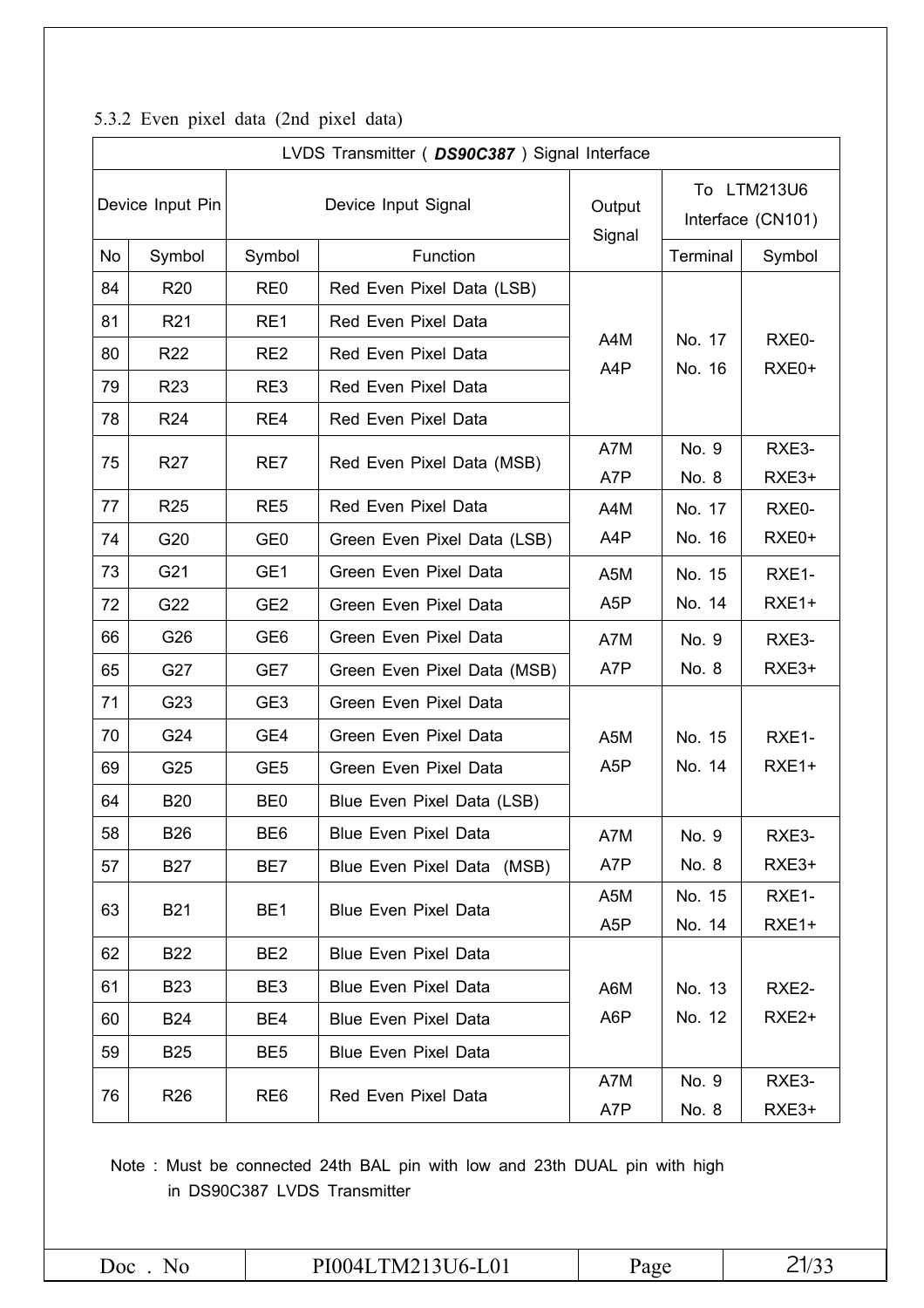| <b>No</b>         | Pin            | Symbol    | Description                                                   | Color        | <b>Note</b>    |  |  |  |
|-------------------|----------------|-----------|---------------------------------------------------------------|--------------|----------------|--|--|--|
|                   | 1              | <b>HV</b> | Power Supply for lamp 1(High voltage)                         | Gray         | 1              |  |  |  |
|                   | $\overline{2}$ | <b>HV</b> | Power Supply for lamp 3(High voltage)                         | <b>Blue</b>  | 1              |  |  |  |
| CN <sub>1</sub>   | 3              | <b>NC</b> | <b>NC</b>                                                     |              |                |  |  |  |
|                   | 4              | LV        | Power Supply for lamp 1(Low voltage)                          | <b>Black</b> | $\overline{2}$ |  |  |  |
|                   | 5              | LV        | Power Supply for lamp 3(Low voltage)                          | Gray Blue    | 2              |  |  |  |
|                   | 1              | <b>HV</b> | Power Supply for lamp 2(High voltage)                         | White        | 1              |  |  |  |
| CN <sub>2</sub>   | $\overline{2}$ | <b>LV</b> | Power Supply for lamp 2(Low voltage)                          | White        | 2              |  |  |  |
|                   | 1              | <b>HV</b> | Power Supply for lamp 4(High voltage)                         | Gray         | 1              |  |  |  |
|                   | $\overline{2}$ | HV        | Power Supply for lamp 6(High voltage)                         | <b>Blue</b>  | 1              |  |  |  |
| CN <sub>3</sub>   | 3              | NC        | <b>NC</b>                                                     |              |                |  |  |  |
|                   | 4              | LV        | Power Supply for lamp 4(Low voltage)                          | <b>Black</b> | $\overline{2}$ |  |  |  |
|                   | 5              | LV        | Power Supply for lamp 6(Low voltage)                          | Gray Blue    | 2              |  |  |  |
|                   | 1              | <b>HV</b> | Power Supply for lamp 5(High voltage)                         | White        | 1              |  |  |  |
| CN <sub>4</sub>   | $\overline{2}$ | LV        | Power Supply for lamp 5(Low voltage)                          | White        | $\overline{2}$ |  |  |  |
| Connector Part No |                |           | JST BHSR-02VS-1 or equivalent<br>JST BHR-05VS-1 or equivalent |              |                |  |  |  |

 $\triangle$ CV LICUT UNIT

Note (1) The high voltage power terminal is thick line.

(2) The low voltage power terminal is thin line.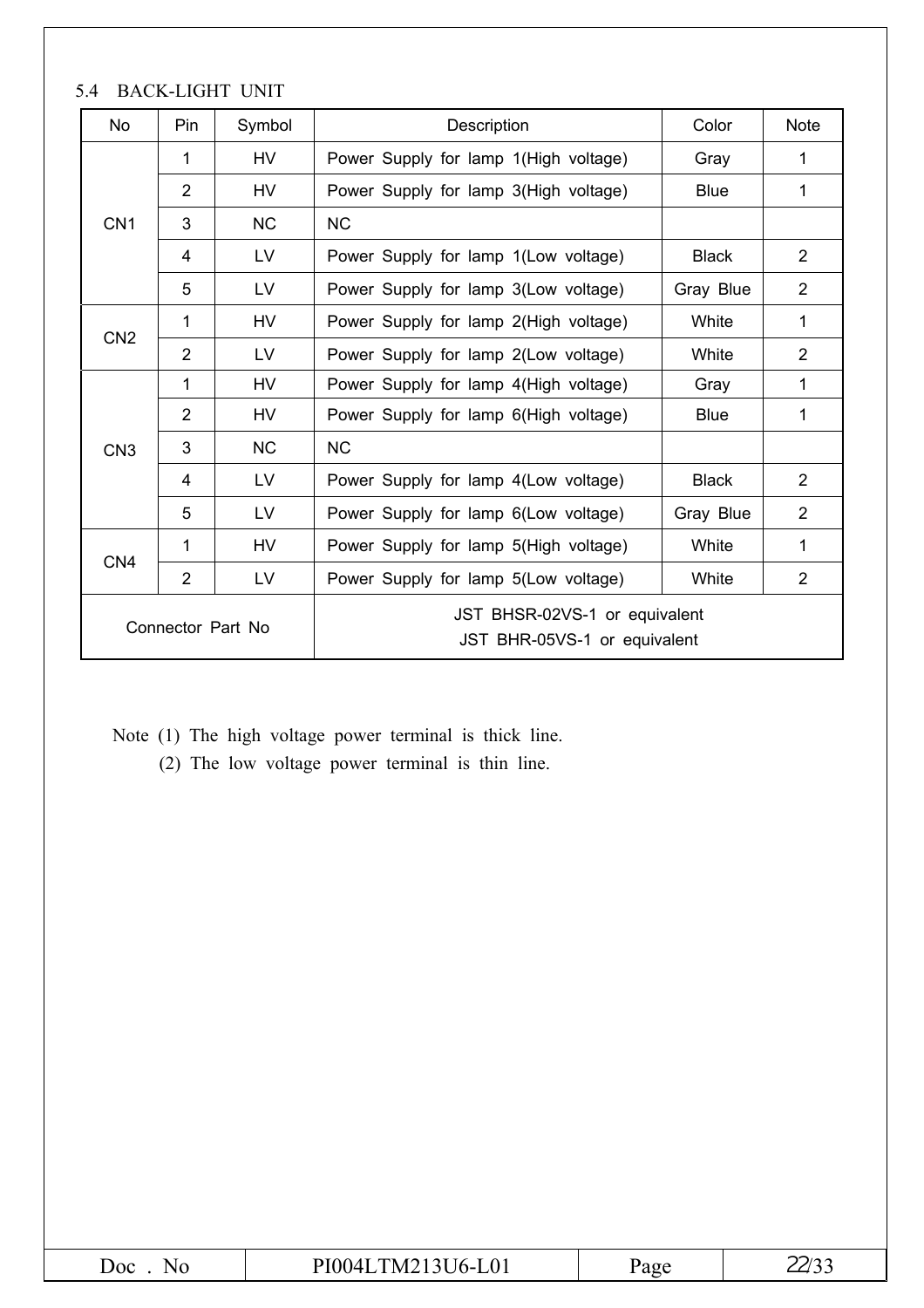|              | <b>DISPLAY</b> | <b>DATA SIGNAL</b>   |                |                      |                      |                |                |                |                | <b>GRAY</b>              |                |                      |                      |                |                |                |              |                |                |                |              |              |                      |              |              |                          |
|--------------|----------------|----------------------|----------------|----------------------|----------------------|----------------|----------------|----------------|----------------|--------------------------|----------------|----------------------|----------------------|----------------|----------------|----------------|--------------|----------------|----------------|----------------|--------------|--------------|----------------------|--------------|--------------|--------------------------|
| <b>COLOR</b> | (8bit)         |                      |                |                      |                      | <b>RED</b>     |                |                |                |                          |                |                      |                      | <b>GREEN</b>   |                |                |              |                |                |                | <b>BLUE</b>  |              |                      |              |              | <b>SCALE</b>             |
|              |                | R <sub>0</sub>       | R <sub>1</sub> | R <sub>2</sub>       | R <sub>3</sub>       | R4             | R <sub>5</sub> | R <sub>6</sub> | R <sub>7</sub> | G <sub>0</sub>           | G <sub>1</sub> | G <sub>2</sub>       | G <sub>3</sub>       | G <sub>4</sub> | G <sub>5</sub> | G <sub>6</sub> | G7           | B <sub>0</sub> | B <sub>1</sub> | <b>B2</b>      | <b>B3</b>    | <b>B4</b>    | <b>B5</b>            | <b>B6</b>    | <b>B7</b>    | <b>LEVEL</b>             |
|              | <b>BLACK</b>   | $\Omega$             | 0              | 0                    | 0                    | 0              | 0              | 0              | 0              | 0                        | 0              | 0                    | 0                    | 0              | 0              | 0              | 0            | 0              | 0              | 0              | 0            | 0            | 0                    | 0            | 0            | ÷                        |
|              | <b>BLUE</b>    | $\Omega$             | 0              | 0                    | $\mathbf 0$          | 0              | 0              | $\mathbf 0$    | 0              | 0                        | 0              | 0                    | $\mathbf 0$          | $\mathbf 0$    | 0              | 0              | $\mathbf 0$  | 1              | $\mathbf{1}$   | 1              | $\mathbf{1}$ | $\mathbf{1}$ | 1                    | 1            | $\mathbf{1}$ | $\ddot{\phantom{0}}$     |
|              | <b>GREEN</b>   | 0                    | 0              | 0                    | $\mathbf 0$          | 0              | 0              | 0              | 0              | $\mathbf{1}$             | $\mathbf{1}$   | $\mathbf{1}$         | $\mathbf{1}$         | 1              | 1              | 1              | 1            | 0              | 0              | 0              | 0            | 0            | 0                    | 0            | 0            | $\overline{\phantom{a}}$ |
| <b>BASIC</b> | <b>CYAN</b>    | $\mathbf 0$          | 0              | $\mathbf 0$          | $\mathbf 0$          | 0              | 0              | $\mathbf 0$    | 0              | $\mathbf{1}$             | $\mathbf{1}$   | $\mathbf{1}$         | $\mathbf{1}$         | $\mathbf{1}$   | 1              | $\mathbf{1}$   | $\mathbf{1}$ | $\mathbf{1}$   | $\mathbf{1}$   | 1              | $\mathbf{1}$ | $\mathbf{1}$ | $\mathbf{1}$         | $\mathbf{1}$ | $\mathbf{1}$ | ÷,                       |
| <b>COLOR</b> | <b>RED</b>     | $\mathbf{1}$         | 1              | 1                    | 1                    | $\mathbf{1}$   | 1              | 1              | 1              | 0                        | 0              | 0                    | 0                    | $\mathbf 0$    | 0              | 0              | 0            | 0              | $\mathbf 0$    | 0              | $\mathbf 0$  | 0            | 0                    | 0            | 0            | $\sim$                   |
|              | <b>MAGENTA</b> | $\mathbf{1}$         | $\mathbf{1}$   | 1                    | 1                    | 1              | $\mathbf{1}$   | $\mathbf{1}$   | 1              | 0                        | 0              | 0                    | $\mathbf 0$          | $\mathbf 0$    | 0              | $\mathbf 0$    | $\pmb{0}$    | 1              | $\mathbf{1}$   | 1              | 1            | 1            | 1                    | 1            | $\mathbf{1}$ | $\overline{\phantom{a}}$ |
|              | <b>YELLOW</b>  | 1                    | 1              | 1                    | $\mathbf{1}$         | 1              | $\mathbf{1}$   | $\mathbf{1}$   | 1              | $\mathbf{1}$             | $\mathbf{1}$   | $\mathbf{1}$         | $\mathbf{1}$         | $\mathbf{1}$   | 1              | 1              | 1            | 0              | $\mathbf 0$    | 0              | $\mathbf 0$  | 0            | $\mathbf 0$          | 0            | 0            | $\overline{a}$           |
|              | <b>WHITE</b>   | $\mathbf{1}$         | 1              | 1                    | $\mathbf{1}$         | 1              | 1              | 1              | 1              | 1                        | $\mathbf{1}$   | 1                    | $\mathbf{1}$         | 1              | 1              | $\mathbf{1}$   | $\mathbf{1}$ | 1              | $\mathbf{1}$   | 1              | 1            | 1            | $\mathbf{1}$         | 1            | $\mathbf{1}$ | $\overline{a}$           |
|              | <b>BLACK</b>   | $\Omega$             | 0              | $\mathbf{0}$         | 0                    | 0              | 0              | 0              | 0              | $\Omega$                 | 0              | 0                    | $\Omega$             | 0              | 0              | 0              | 0            | $\Omega$       | $\Omega$       | 0              | 0            | 0            | 0                    | 0            | 0            | R <sub>0</sub>           |
|              | <b>DARK</b>    | $\mathbf{1}$         | 0              | 0                    | 0                    | 0              | 0              | 0              | 0              | 0                        | 0              | 0                    | 0                    | $\mathbf 0$    | 0              | 0              | 0            | $\mathbf 0$    | 0              | 0              | 0            | 0            | 0                    | 0            | $\mathbf 0$  | R <sub>1</sub>           |
| <b>GRAY</b>  |                | $\mathbf 0$          | 1              | 0                    | 0                    | 0              | 0              | $\mathbf 0$    | 0              | 0                        | $\mathbf 0$    | 0                    | $\mathbf 0$          | 0              | 0              | 0              | 0            | 0              | $\mathbf 0$    | 0              | $\mathbf 0$  | $\mathbf 0$  | 0                    | 0            | $\mathbf 0$  | R <sub>2</sub>           |
| <b>SCALE</b> |                | $\ddot{\phantom{a}}$ | ċ              | $\ddot{\phantom{a}}$ | $\ddot{\phantom{a}}$ | ÷              | t              |                |                | ÷                        | ÷              | $\ddot{\phantom{a}}$ | $\ddot{\phantom{a}}$ | ÷              | ċ              |                |              | ċ              | $\ddot{\cdot}$ | t              | ċ            | ÷            | ÷                    |              |              | R3~                      |
| OF           |                | ÷                    | ÷              |                      | ÷                    | $\ddot{\cdot}$ | ÷              |                |                | $\ddot{\cdot}$           | ċ              |                      | $\ddot{\cdot}$       |                |                |                |              |                | $\ddot{\cdot}$ | $\ddot{\cdot}$ |              | ÷            | ÷                    |              |              | R252                     |
| <b>RED</b>   |                | $\mathbf{1}$         | 0              | 1                    | 1                    | 1              | 1              | $\mathbf{1}$   | 1              | 0                        | 0              | 0                    | 0                    | 0              | 0              | 0              | 0            | 0              | 0              | 0              | 0            | 0            | 0                    | 0            | 0            | R253                     |
|              | <b>LIGHT</b>   | $\Omega$             | 1              | 1                    | $\mathbf{1}$         | $\mathbf{1}$   | $\mathbf{1}$   | $\mathbf{1}$   | 1              | 0                        | $\mathbf 0$    | 0                    | $\mathbf 0$          | $\mathbf 0$    | 0              | $\mathbf 0$    | $\mathbf 0$  | 0              | $\mathbf 0$    | 0              | $\mathbf 0$  | $\mathbf 0$  | 0                    | 0            | $\mathbf 0$  | R254                     |
|              | <b>RED</b>     | 1                    | 1              | 1                    | 1                    | 1              | 1              | 1              | 1              | 0                        | 0              | 0                    | 0                    | 0              | 0              | 0              | 0            | 0              | 0              | 0              | 0            | 0            | 0                    | 0            | 0            | R255                     |
|              | <b>BLACK</b>   | $\Omega$             | 0              | 0                    | 0                    | 0              | 0              | 0              | $\mathbf 0$    | 0                        | 0              | 0                    | 0                    | $\mathbf 0$    | 0              | 0              | 0            | 0              | 0              | 0              | 0            | 0            | 0                    | 0            | $\mathbf 0$  | G <sub>0</sub>           |
|              | <b>DARK</b>    | 0                    | 0              | 0                    | 0                    | 0              | 0              | 0              | 0              | $\mathbf{1}$             | 0              | 0                    | 0                    | $\mathbf 0$    | 0              | 0              | 0            | 0              | $\mathbf 0$    | 0              | 0            | 0            | 0                    | 0            | 0            | G <sub>1</sub>           |
| <b>GRAY</b>  | ↑              | $\mathbf 0$          | $\mathbf 0$    | 0                    | $\mathbf 0$          | 0              | $\mathbf 0$    | 0              | 0              | 0                        | $\mathbf{1}$   | 0                    | 0                    | $\mathbf 0$    | 0              | $\mathbf 0$    | $\mathbf 0$  | 0              | 0              | 0              | $\mathbf 0$  | 0            | $\mathbf 0$          | 0            | $\mathbf 0$  | G <sub>2</sub>           |
| <b>SCALE</b> |                | ÷                    | t              | ÷                    | $\ddot{\cdot}$       | ÷              | t              |                |                | ÷                        | ċ              | $\ddot{\cdot}$       | ÷,                   | ÷              | ÷              |                |              | $\ddot{\cdot}$ | $\ddot{\cdot}$ | t              | ÷            | ÷            | ÷                    |              |              | $G3-$                    |
| OF           |                | $\ddot{\phantom{a}}$ | ÷              |                      | $\ddot{\cdot}$       | ÷              |                |                |                | $\overline{\phantom{a}}$ | $\ddot{\cdot}$ |                      | $\ddot{\cdot}$       |                | ċ              |                |              | ċ              | Ì.             | $\ddot{\cdot}$ | ÷            | ÷            | $\ddot{\phantom{a}}$ |              |              | G252                     |
| <b>GREEN</b> |                | $\mathbf 0$          | 0              | 0                    | 0                    | 0              | $\mathbf 0$    | 0              | 0              | $\mathbf{1}$             | $\pmb{0}$      | $\mathbf{1}$         | $\mathbf{1}$         | 1              | 1              | 1              | 1            | 0              | 0              | 0              | 0            | 0            | 0                    | 0            | 0            | G253                     |
|              | <b>LIGHT</b>   | $\Omega$             | 0              | 0                    | 0                    | 0              | 0              | 0              | 0              | 0                        | $\mathbf{1}$   | $\mathbf{1}$         | $\mathbf{1}$         | 1              | 1              | 1              | 1            | 0              | 0              | 0              | 0            | 0            | 0                    | 0            | 0            | G254                     |
|              | <b>GREEN</b>   | $\Omega$             | 0              | $\Omega$             | 0                    | 0              | 0              | 0              | 0              | 1                        | $\mathbf{1}$   | 1                    | $\mathbf{1}$         | 1              | 1              | 1              | 1            | 0              | $\Omega$       | 0              | $\Omega$     | 0            | 0                    | 0            | 0            | G255                     |
|              | <b>BLACK</b>   | $\Omega$             | 0              | 0                    | 0                    | 0              | 0              | 0              | 0              | 0                        | 0              | 0                    | 0                    | $\mathbf 0$    | 0              | 0              | 0            | 0              | 0              | 0              | $\mathbf 0$  | 0            | 0                    | 0            | 0            | B <sub>0</sub>           |
|              | <b>DARK</b>    | 0                    | $\mathbf 0$    | 0                    | 0                    | 0              | $\mathbf 0$    | 0              | 0              | 0                        | $\mathbf 0$    | 0                    | 0                    | $\mathbf 0$    | 0              | 0              | $\mathbf 0$  | 1              | 0              | 0              | $\mathbf 0$  | 0            | 0                    | 0            | $\mathbf 0$  | <b>B1</b>                |
| <b>GRAY</b>  |                | $\mathbf 0$          | $\mathbf 0$    | 0                    | 0                    | 0              | 0              | 0              | 0              | 0                        | 0              | 0                    | 0                    | $\mathbf 0$    | 0              | $\mathbf 0$    | 0            | 0              | 1              | 0              | $\mathbf 0$  | 0            | $\mathbf 0$          | 0            | $\mathbf 0$  | B <sub>2</sub>           |
| <b>SCALE</b> |                | ÷                    |                |                      | ÷                    | ÷              | $\ddot{\cdot}$ |                |                | ÷                        |                |                      | ċ                    |                | $\ddot{\cdot}$ |                |              | ÷              | ċ              |                | ċ            | ÷            | ÷                    |              |              | B3~                      |
| OF           |                | $\ddot{\phantom{a}}$ | ÷              |                      | ÷                    | ÷              | ċ              |                |                | ÷                        | ÷              |                      | $\ddot{\phantom{a}}$ | ċ              | ÷              |                |              | $\ddot{\cdot}$ | ÷              | t              | ċ            | ÷            | ÷                    |              |              | B252                     |
| <b>BLUE</b>  |                | $\mathbf 0$          | 0              | 0                    | 0                    | 0              | 0              | 0              | 0              | 0                        | $\pmb{0}$      | 0                    | 0                    | $\mathbf 0$    | 0              | 0              | 0            | $\mathbf{1}$   | 0              | 1              | 1            | 1            | 1                    | 1            | $\mathbf{1}$ | B253                     |
|              | <b>LIGHT</b>   | $\Omega$             | 0              | 0                    | 0                    | 0              | 0              | 0              | 0              | 0                        | 0              | 0                    | 0                    | 0              | 0              | 0              | 0            | 0              | 1              | 1              | 1            | 1            | 1                    | 1            | $\mathbf{1}$ | B254                     |
|              | <b>BLUE</b>    | $\Omega$             | $\mathbf 0$    | 0                    | 0                    | 0              | 0              | $\mathbf 0$    | 0              | 0                        | $\mathbf 0$    | $\Omega$             | $\Omega$             | 0              | 0              | 0              | $\mathbf 0$  | 1              | $\mathbf{1}$   | $\mathbf{1}$   | $\mathbf{1}$ | $\mathbf 1$  | $\mathbf{1}$         | $\mathbf{1}$ | $\mathbf{1}$ | <b>B255</b>              |

### 5.5 Input Signals, Basic Display Colors and Gray Scale of Each Color

Note) Definition of Gray

Rn : Red Gray, Gn : Green Gray, Bn : Blue Gray (n = Gray level) Input Signal :  $0 = Low level voltage$ ,  $1 = High level voltage$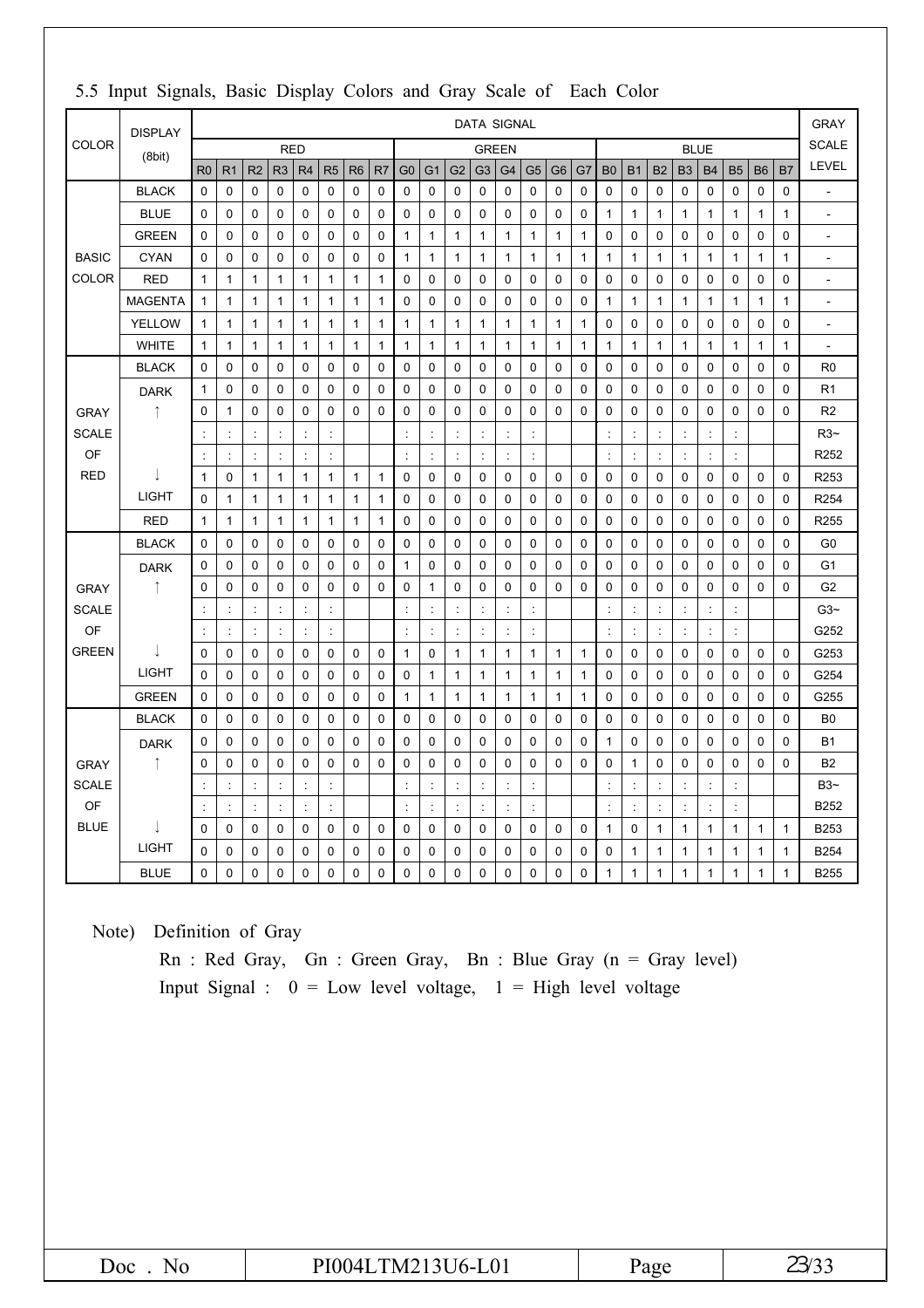### **6. Interface Timing**

| <b>SIGNAL</b>                        | <b>ITEM</b>         | <b>SYMBOL</b>       | MIN.           | TYP.   | MAX.                     | <b>UNIT</b> | <b>NOTE</b>         |  |
|--------------------------------------|---------------------|---------------------|----------------|--------|--------------------------|-------------|---------------------|--|
|                                      | Frequency           | 1/TC                | 64             | 65.125 | 66.25                    | <b>MHz</b>  |                     |  |
| Clock                                | High Time           | <b>TCH</b>          | $\overline{4}$ |        |                          | nsec        |                     |  |
|                                      | Low Time            | <b>TCL</b>          | $\overline{4}$ |        |                          | nsec        | (1), (2), (3)       |  |
|                                      | Setup Time          | <b>TDS</b>          | $\overline{4}$ |        |                          | nsec        |                     |  |
| Data/DE                              | Hold Time           | TDH                 | $\overline{4}$ |        |                          | nsec        |                     |  |
| Data Enable                          | Setup Time          | <b>TES</b>          | $\overline{4}$ |        |                          | nsec        |                     |  |
| Frame Frequency                      | Cycle               | $\operatorname{Tv}$ | 16.4           | 16.7   | 16.9                     | msec        |                     |  |
| Vertical Active                      | Display Period      | <b>TVD</b>          | 1200           | 1200   | 1200                     | lines       |                     |  |
| Display Term                         | <b>Blank Period</b> | <b>TVB</b>          | 29             |        |                          | lines       | (3)                 |  |
| One Line<br>Scanning Time            | Cycle               | TH                  | 850            | 880    | $\overline{\phantom{0}}$ | clocks      |                     |  |
| Horizontal<br>Active<br>Display Term | Display Period      | THD                 | 800            | 800    | 800                      | clocks      | (3)<br>2pixel/clock |  |

### 6.1 Timing Parameters ( DE only mode )

- Note (1) Test Point : TTL control signal and CLK at LVDS Tx input terminal in system (2) Internal Vcc =  $3.3V$ 
	- (3) VESA UXGA Coordinated Video Timing (Reduced Blanking)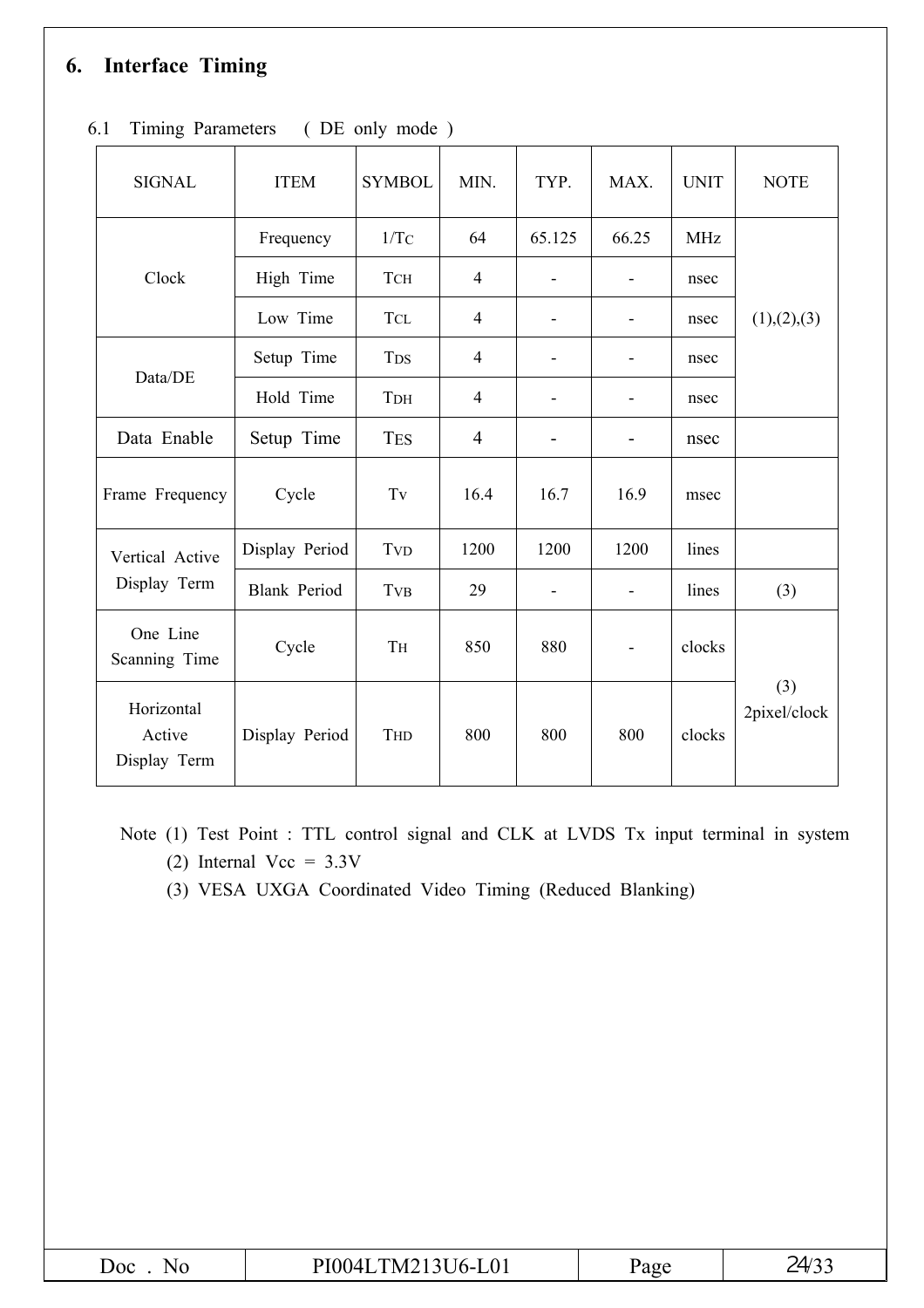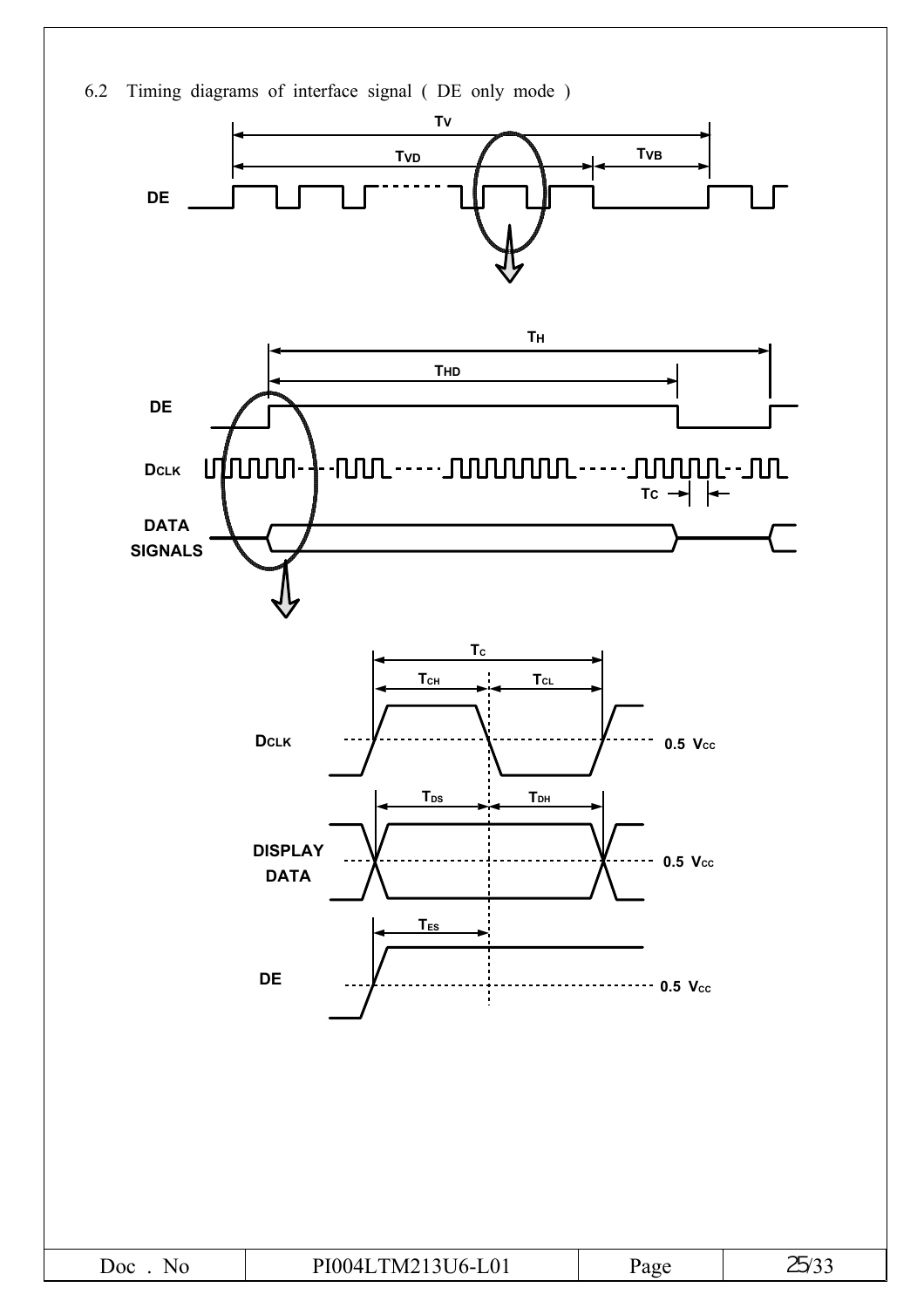#### 6.3 Power ON/OFF Sequence

To prevent a latch-up or DC operation of the LCD module, the power on/off sequence should be as the diagram below.



Power ON/OFF Sequence

- Note (1) The supply voltage of the external system for the module input should be the same as the definition of VDD.
	- (2) Apply the lamp voltage within the LCD operation range. When the back-light turns on before the LCD operation or the LCD turns off before the back-light turns off, the display may momentarily become abnormal screen.
	- (3) In case of VDD = off level, please keep the level of input signals low or keep a high impedance.
	- (4) T4 should be measured after the module has been fully discharged between power off and on period.
	- (5) Interface signal should not be kept at high impedance when the power is on.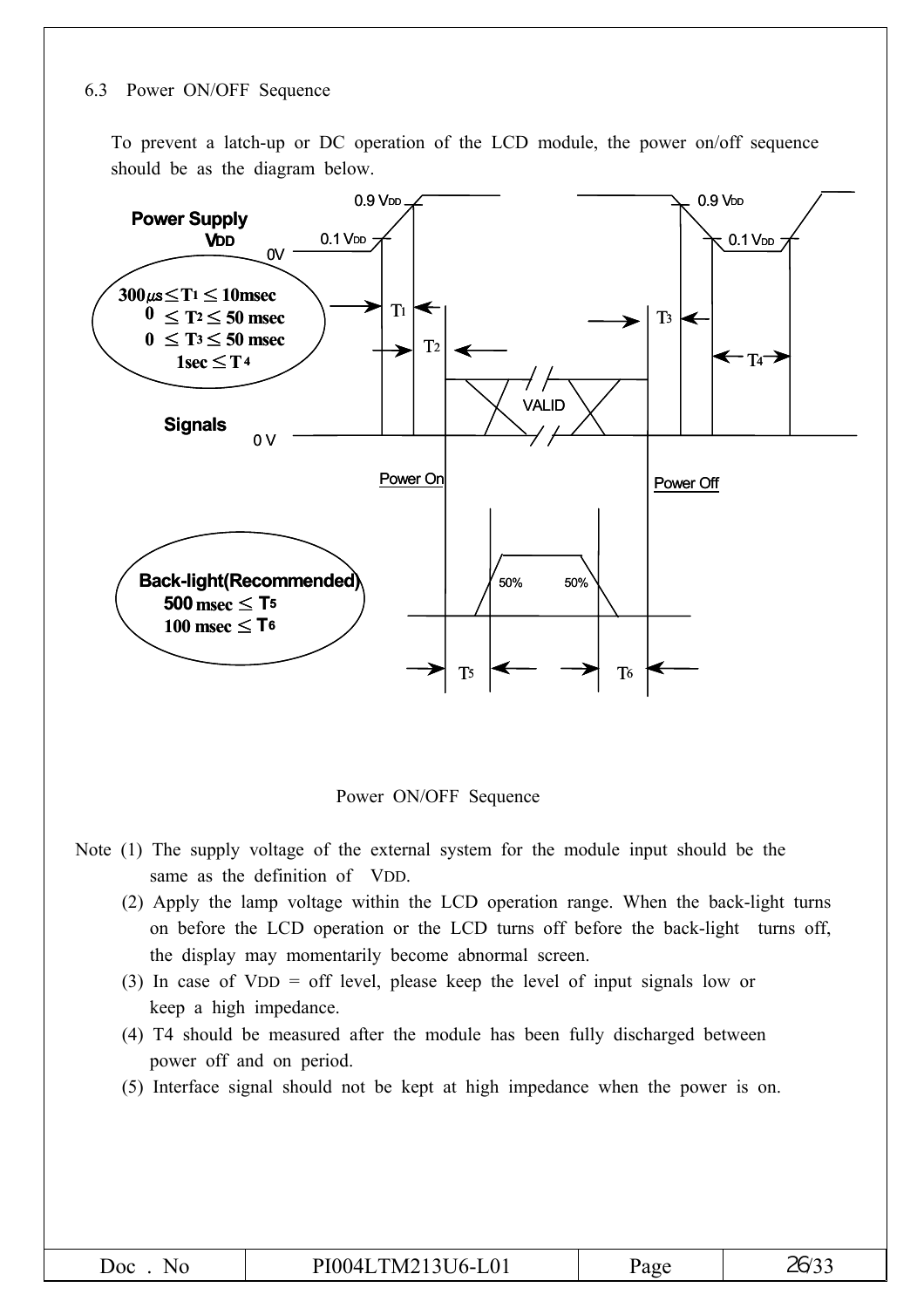

NOTE

- (1) The above conditions are for the glitch of the input voltage.
- (2) For stable operation of an LCD module power, please follow them. i.e., if typ V<sub>DD</sub> x 20%  $\leq$  Vcc  $\leq$  typ V<sub>DD</sub> x 10%, then Td should be less than 20ms.

| ILTM213U6-L01<br>DIAAA'<br>$\prime$<br>$\omega$ oc<br>age<br>'Nu<br>- - | ັັ |
|-------------------------------------------------------------------------|----|
|-------------------------------------------------------------------------|----|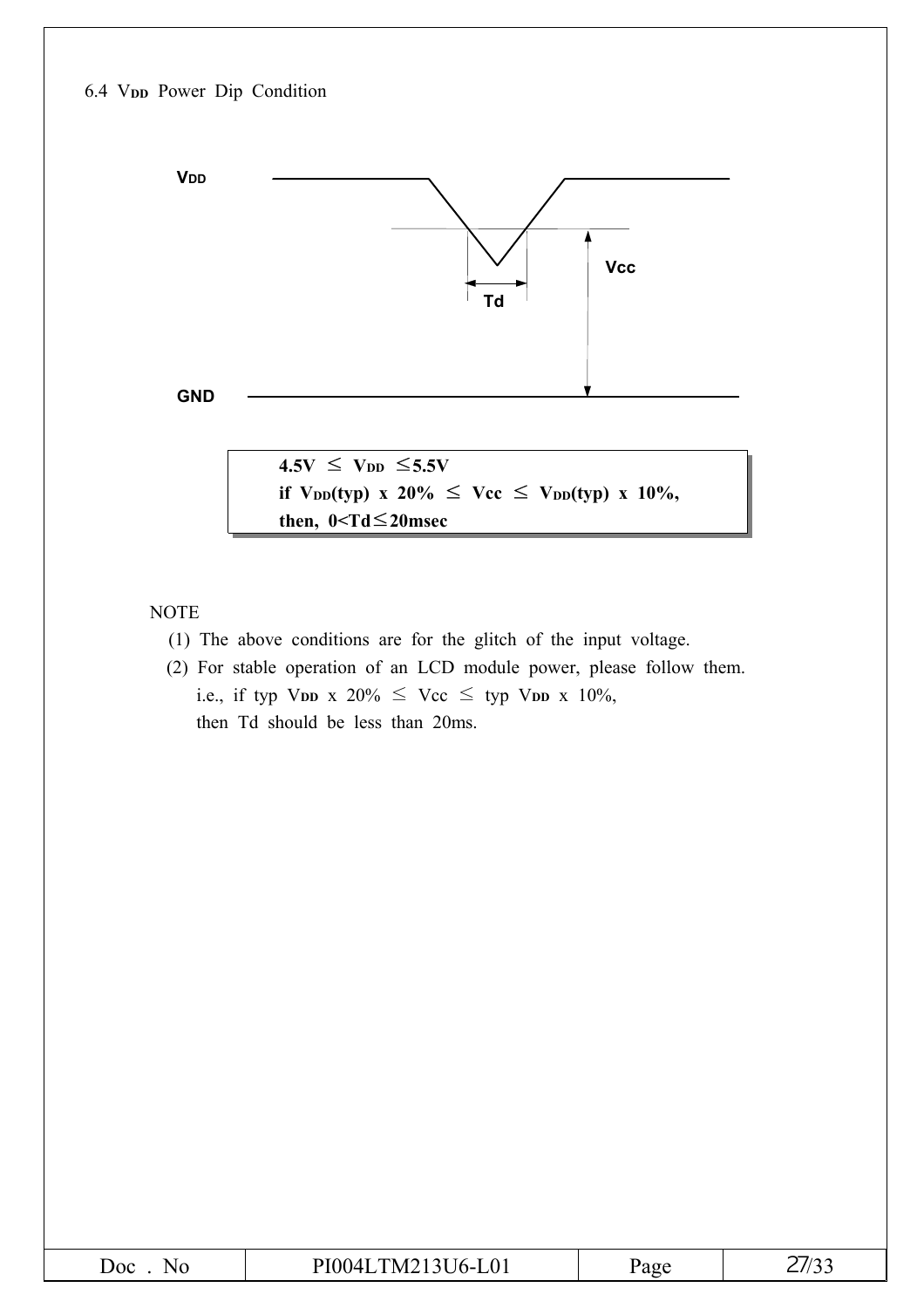### 6.5 LVDS Input Characteristics

| Symbol            | Parameter                              | Conditions                  | Min    | Typ          | Max    | unit    | Note |
|-------------------|----------------------------------------|-----------------------------|--------|--------------|--------|---------|------|
| VTH               | LVDS input high threshold              | $V_{CMLVDS} = 1.25V$        |        |              | $+100$ | mV      |      |
| $\mathbf{V_{TL}}$ | LVDS input low threshold               |                             | $-100$ |              |        | mV      |      |
| <b>VCMLVDS</b>    | LVDS input common mode<br>voltage      |                             | 1.125  | 1.25         | 1.375  | $\rm V$ |      |
| I <sub>IN</sub>   | Input current                          | $VIN=2.4V/0V$<br>$VDD=3.6V$ | $-10$  |              | $+10$  | $\mu$ A |      |
| tskew             | skew between<br>LVDS clock & LVDS data |                             | $-200$ | $\mathbf{0}$ | 200    | psec    | (1)  |

### 6.5.1 LVDS Receiver input

### Note (1) LVDS skew



where tskew : skew between LVDS clock & LVDS data, T : 1 period time of LVDS clock

cf) (-/+) of 200psec means LVDS data goes before or after LVDS clock.

| Doc | $TMA212ILI$ $A1$<br>`M2<br>ונו<br>$16-1$<br>UV 1 | арс | ∼וכו<br>— |
|-----|--------------------------------------------------|-----|-----------|
|     |                                                  |     |           |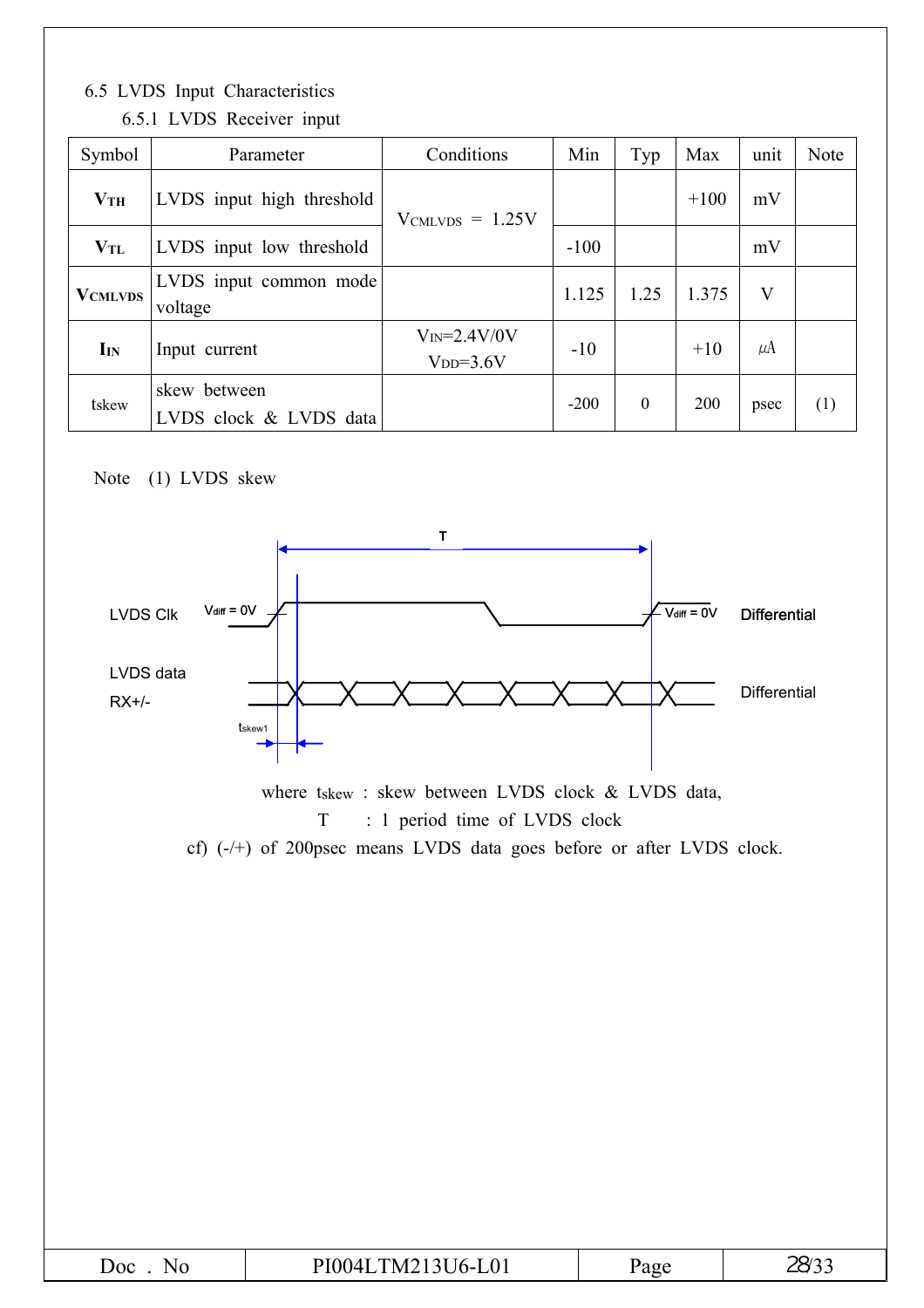### 6.5.2 RSDS Output

| Symbol        | Parameter                           | Conditions                               | Min    | Typ | Max | unit     |
|---------------|-------------------------------------|------------------------------------------|--------|-----|-----|----------|
| <b>VOHDIF</b> | Output differential<br>high voltage |                                          | 150    | 170 | 200 | mV       |
| <b>VOLDIF</b> | Output differential<br>low voltage  | $R_L = 100 \Omega$<br>$PII = 13K \Omega$ | $-200$ | 170 | 150 | mV       |
| <b>VCM</b>    | RSDS output<br>common voltage       |                                          | 1.0    | 1.2 | 1.4 | V        |
| $R_{L}$       | RSDS output<br>load impedance       |                                          | 50     | 100 | 110 | $\Omega$ |



| JOC | $\mathbf{A}^{\dagger}$<br>-<br>N/I<br>TO 1 |  |
|-----|--------------------------------------------|--|
|     |                                            |  |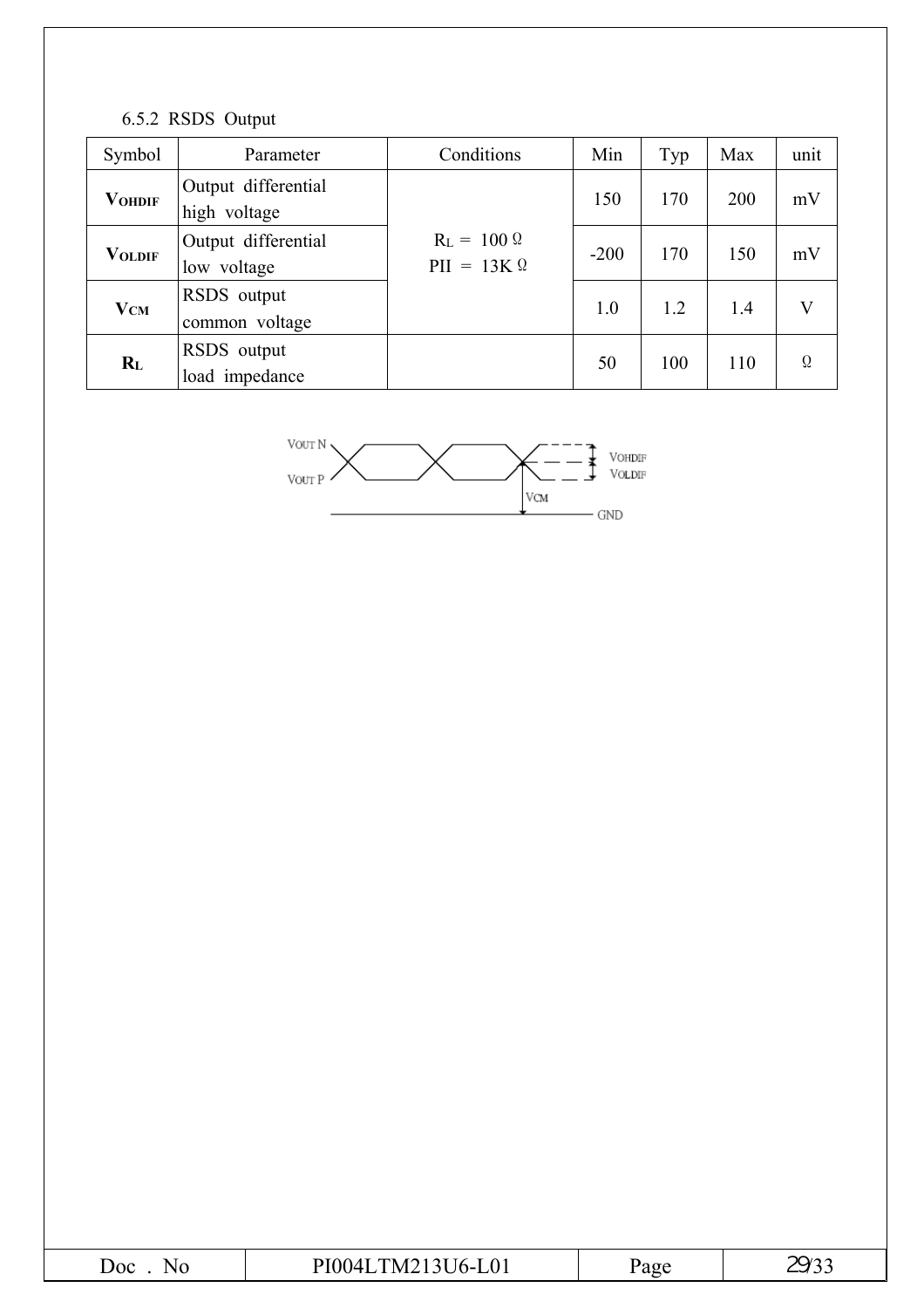### **7. Outline Dimension**

*[ Refer to the next page ]*

|--|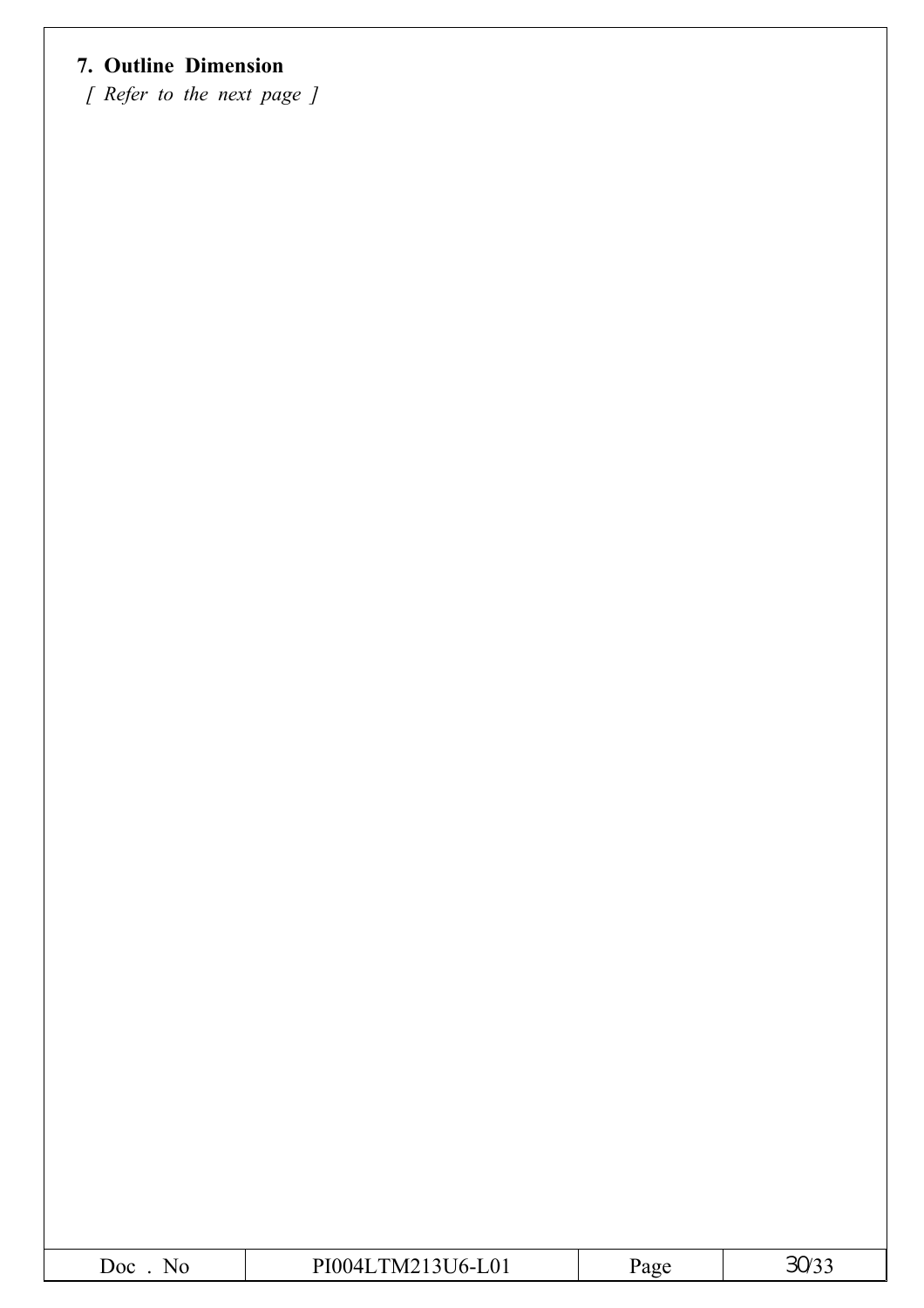

| <b>GENERAL</b>                |        | TOL FRANCE                 |      |              |                                 |           |                         |                                     |          |               |                    |          |           |  |
|-------------------------------|--------|----------------------------|------|--------------|---------------------------------|-----------|-------------------------|-------------------------------------|----------|---------------|--------------------|----------|-----------|--|
|                               |        |                            |      | <b>REV</b>   | DATE                            |           | DESCRIPTION OF REVISION |                                     |          | <b>REASON</b> |                    | CHG D BY |           |  |
| <b>STEP</b>                   |        | LEVEL 1/ILEVEL 2/ILEVEL 31 |      | UNIT         | mm                              |           |                         | DRA'N BY DES'D BY CHK'D BY APP'D BY |          | MODEL NAME    | LTM213U6-L01       |          |           |  |
| $0 \leq X \leq 4$             | ±0.05/ | ±0.1                       | ±0.2 | <b>SCALE</b> | N/A                             | $J.S.$ OK |                         |                                     |          |               |                    |          |           |  |
| $4 \times X \leq 16$          | ±0.08  | 10.15                      | ±0.3 |              | TOLERANCE                       |           |                         |                                     |          | PART/SHEET    | <b>OUTLINE-DIM</b> |          |           |  |
|                               |        |                            |      |              |                                 |           | 2005.04.25              |                                     | SPEC. NO | <b>NAME</b>   |                    |          | SHEET 1/1 |  |
| $16 \times X \leq 64$         | ±0'.12 | ±0'.25                     | ±0.5 |              |                                 |           |                         |                                     |          |               |                    |          |           |  |
| $64 \times X \le 256$ $A0.25$ |        | L60.4                      | ±0.8 |              | SAMSUNG ELECTRONICS<br>CODE NO. |           |                         |                                     |          |               | VER. 005           |          |           |  |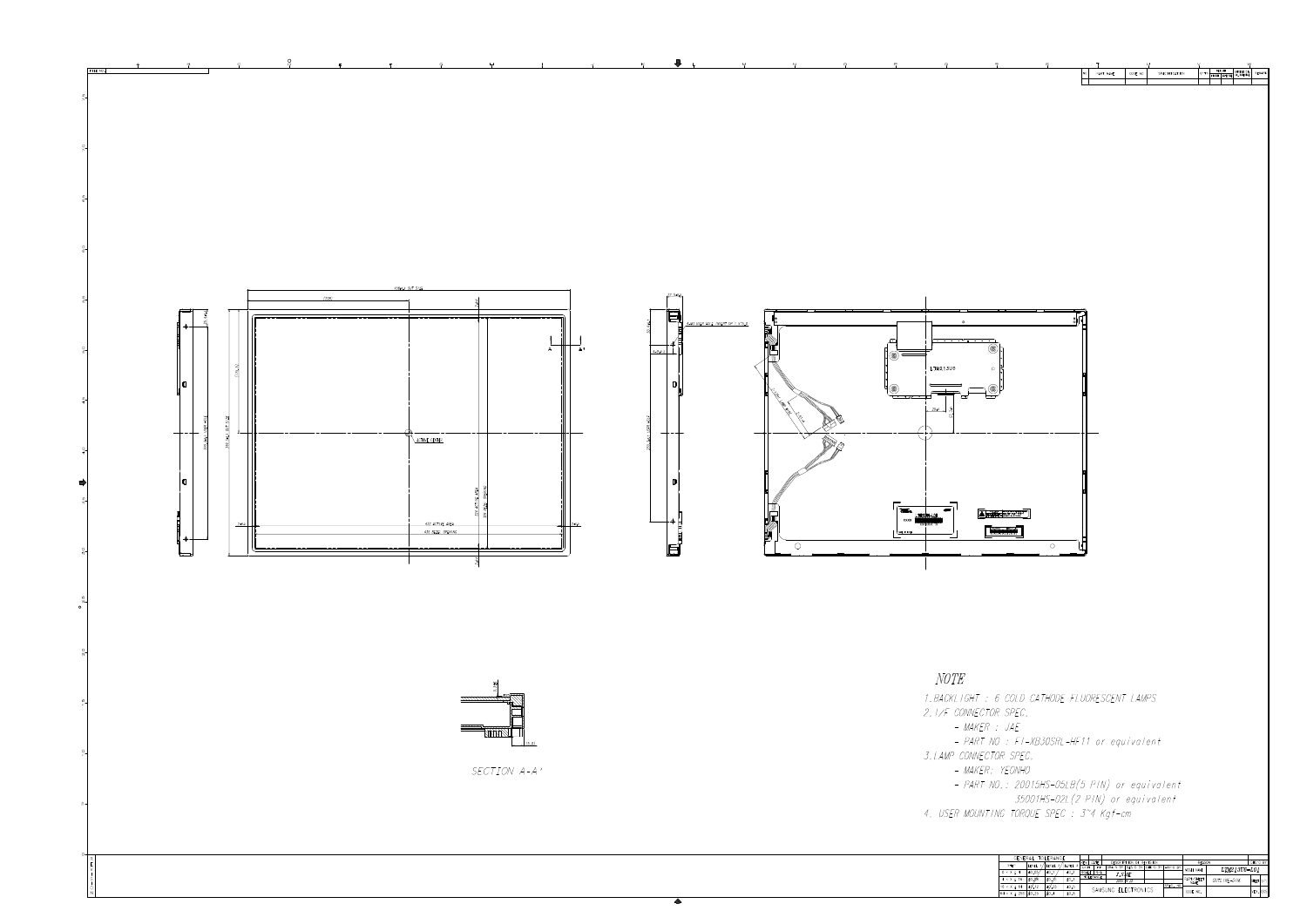### **8. General Precautions**

#### 8.1 Handling

- (a) When the module is assembled, it should be attached to the system firmly using all mounting holes. Be careful not to twist or bend the modules.
- (b) Because the inverter use high voltage, it should be disconnected from power before it is assembled or disassembled.
- (c) Refrain from strong mechanical shock and /or any force to the module. In addition to damage, this may cause improper operation or damage to the module and CCFT back-light.
- (d) Note that polarizers are very fragile and could be easily damaged. Do not press or scratch the surface using the harder than a HB pencil lead.
- (e) Wipe off water droplets or oil immediately. If you leave the droplets for a long time, staining and discoloration may occur.
- (f) If the surface of the polarizer is dirty, clean it using some absorbent cotton or soft cloth.
- (g) The desirable cleaners are water, IPA(Isopropyl Alcohol) or Hexane. Do not use Ketone type materials(ex. Acetone), Ethyl alcohol, Toluene, Ethyl acid or Methyl chloride. It might permanent damage to the polarizer due to chemical reaction.
- (h) If the liquid crystal material leaks from the panel, it should be kept away from the eyes or mouth. In case of contact with hands, legs or clothes, it must be washed away thoroughly with soap.
- (i) Protect the module from static which may cause damage to the CMOS Gate Array IC.
- (j) Use finger-stalls with soft gloves in order to keep display clean during the incoming inspection and assembly process.
- (k) Do not disassemble the module.
- (l) Do not pull or fold the lamp wire.
- (m) Do not adjust the variable resistor located on the module.
- (n) Protection film for polarizer on the module should be slowly peeled off just before use so that the electrostatic charge can be minimized.
- (o) Pins of I/F connector should not be touched directly with bare hands.

|  | Doc<br>NΩ | PI004LTM213U6-L01 | age' | ر ربےر |
|--|-----------|-------------------|------|--------|
|--|-----------|-------------------|------|--------|